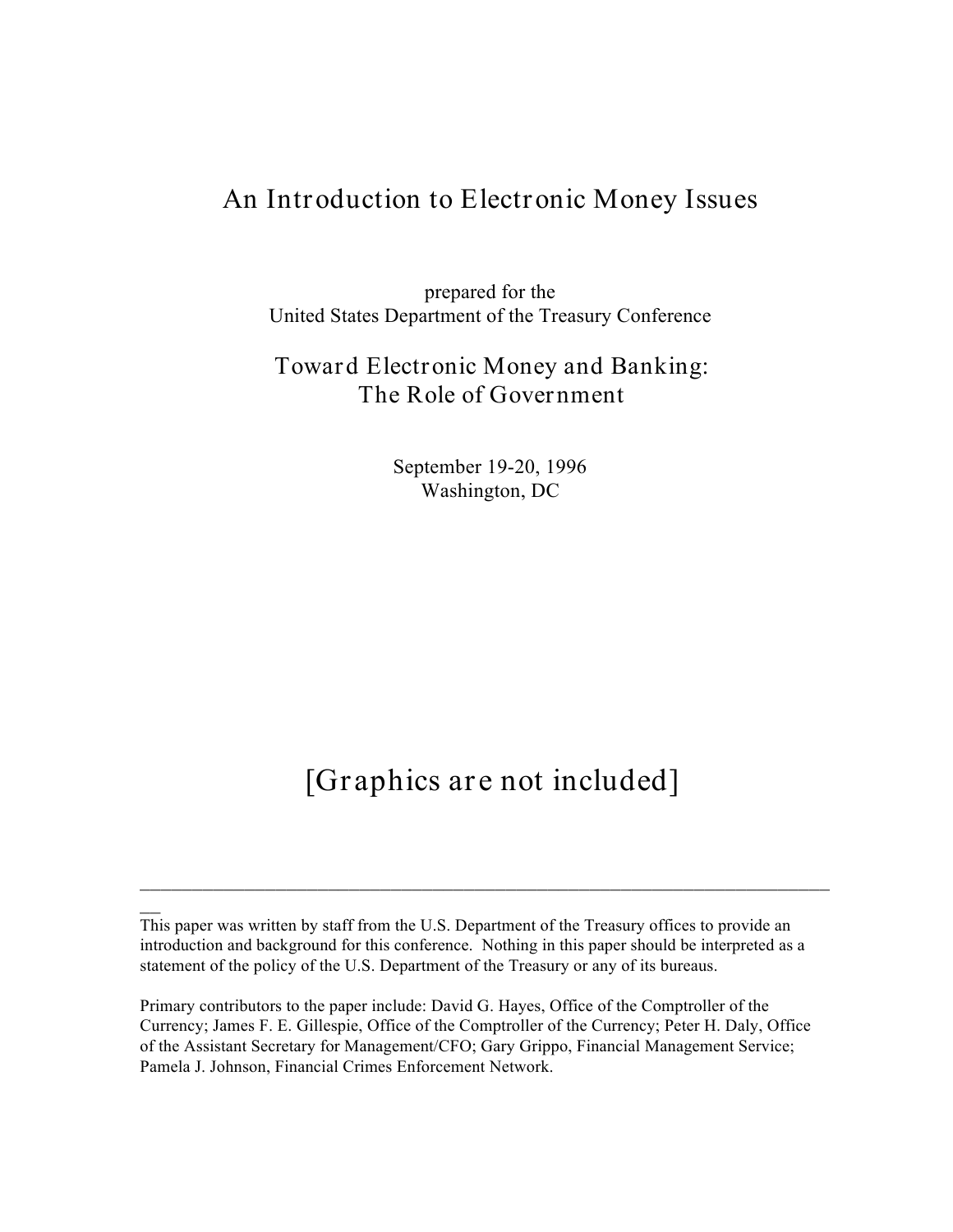### **Contents**

#### Executive summary

- I. Introduction
- II. The dimensions of change Two underlying developments New retail payments systems Developments: slower than some believe Forces for growth Obstacles to growth
- III. The role of government Consumer issues Law enforcement Issuers of electronic money International cooperation
- IV. Summary and conclusions
- Appendixes
	- 1. Electronic money rules of commerce
	- 2. Anti-money laundering laws
	- 3. Standards for entry into the electronic money business
	- 4. Financial system risk oversight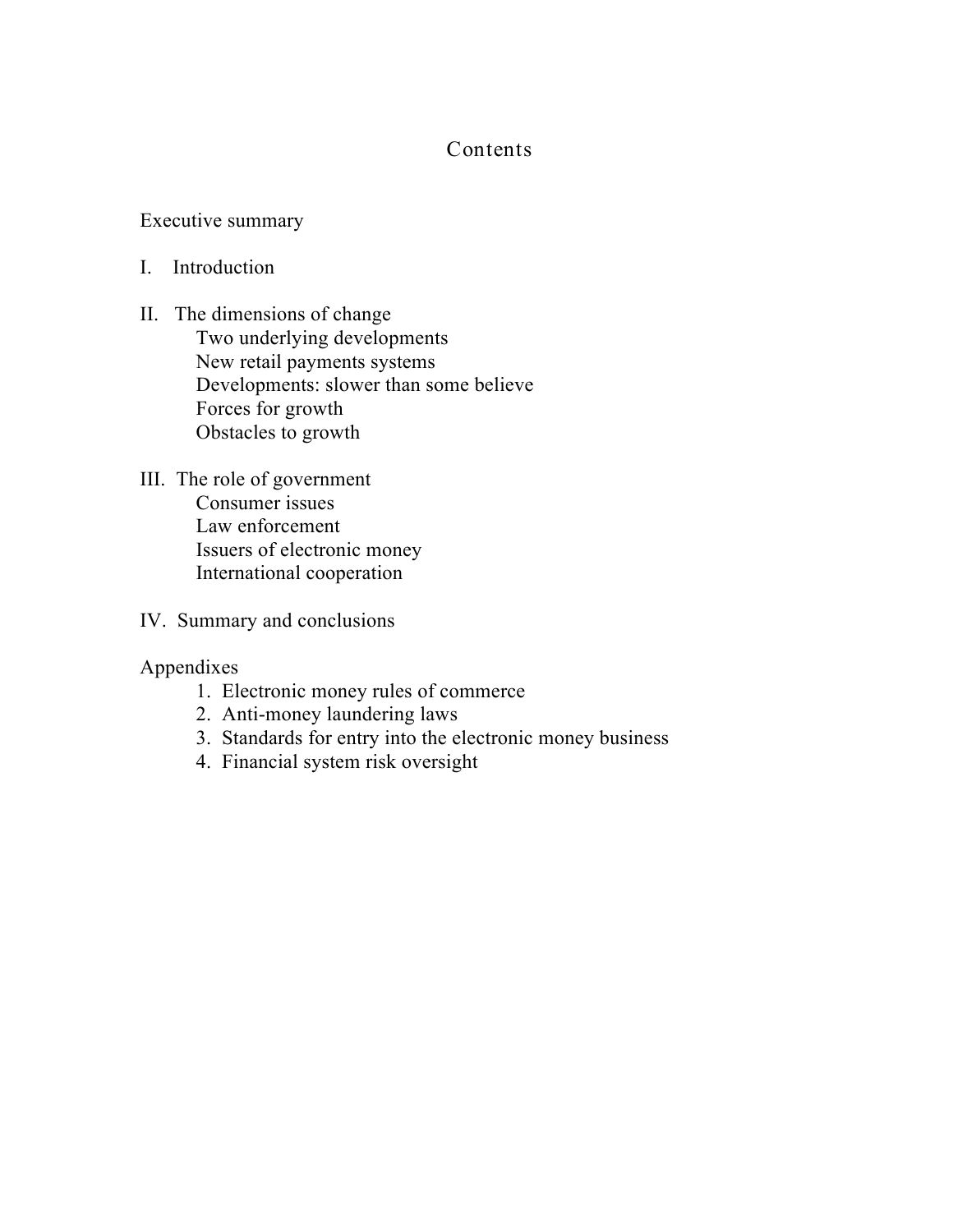### **Executive summary**

Today, electronic money and electronic payments systems for retail transactions are on the top-ten list of issues for those with significant interests in financial services. Technological breakthroughs promise consumers and retail businesses a wide range of financial services and products in an electronic or digital format.

The decline in cost and increases in capacity of computers, as well as advances in communications technology, have altered not only the way information is communicated but also the cost of processing and storing information. These changes, in turn, have led to the emergence of two new forms of retail payment systems: electronic cash and banking from home by personal computer. Among the many challenges these emerging developments create, is determining the appropriate role for government in the new digital world of financial services.

Many argue that the private sector should resolve most policy issues and that government should only act when there is clear evidence of market failure. There are others who want the government to play an active role, going so far as being the exclusive issuer of electronic cash. Still others recommend some intermediate approach.

A review of the role of government in the traditional world of money and finance could be helpful in understanding the competing interests in this debate. In the traditional world of finance, industry has been the source of product innovation and solved many problems on its own. The public has looked to government to set and enforce basic rules that provide a foundation for, among other things, consumer rights and responsibilities (in such areas as protections against loss and invasions of privacy); law enforcement tools and techniques to combat financial crimes; the issuance of legal tender; and the management of the money supply and the payments system.

With respect to electronic cash and banking, the need for and application of many of those laws is less clear, and the resulting ambiguity creates issues for the private and public sectors. Determining where to begin and what clarifications to make is a complex undertaking. Understanding the pace of change may help put this issue into perspective. If it takes time before consumers make widespread use of these products, there will be a lot of room for markets to engage in experimentation and for providers to solve consumer and governmental concerns.

Although relatively common in several European countries, electronic cash in the United States is still in an early stage of development. Relatively few people use electronic cash, or do business on the Internet. Estimates of future growth are clouded by competing forces.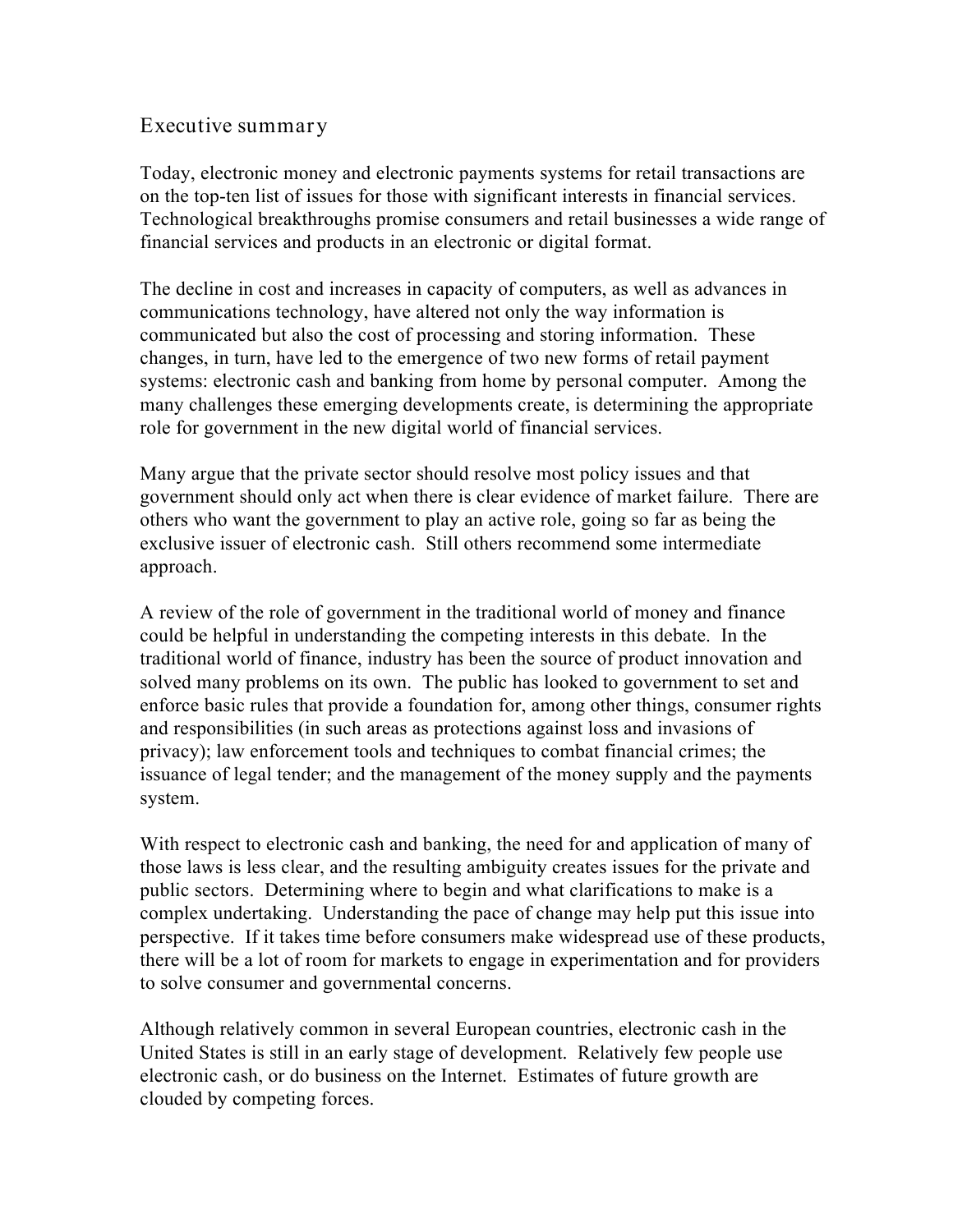The potential benefits of electronic cash will likely stimulate its wider use. These benefits include lower costs, reductions in check and credit card fraud, reduced risk of theft and vandalism in retail outlets, and increased convenience for consumers. As old forms of money crimes decline, however, new ones are almost certain to arise. Electronic payments systems offer new opportunities for various violations of law and new challenges to government agencies that combat financial crimes.

There are also obstacles to the widespread use of electronic money. Industry experts will have to develop standards for interoperability among the hardware and software systems merchants must use when accepting various forms of electronic cash. Experience will have to support widespread trust in the safety of electronic cash and a mutual trust between Internet consumers and merchants. Consumers will seek assurance that electronic-based purchases are free from unauthorized prying eyes, financial crimes, and many of the legal ambiguities surrounding electronic cash.

Moreover, the onset of change raises questions for policy-makers in such key areas as consumer protection, law enforcement tools and techniques, government payments, and international cooperation. It seems clear that some questions such as financial stability, monetary policy, and seigniorage will not be ripe for government action until products are much more robust. Even then, it might be that only limited new measures are warranted.

Further, in many of the arenas where government may play a role it will take time to address questions because solutions are both complex and unclear. Efforts to combat financial crimes can pose tradeoffs between law enforcement needs for information, and the privacy interests of consumers and merchants. Plans for increasing the efficiency of government payments could have an impact on private-sector plans for achieving interoperability.

In sum, there will be many areas in which markets will develop well on their own, but in some areas government participation and involvement may be helpful. Clearly, there is much to learn, and government must combine aggressive fact-finding with patience. Premature and uncoordinated action among government agencies or decisions based upon incomplete analysis could thwart innovation and its ensuing benefits, including, perhaps, the ability of U.S. firms to compete effectively in global markets.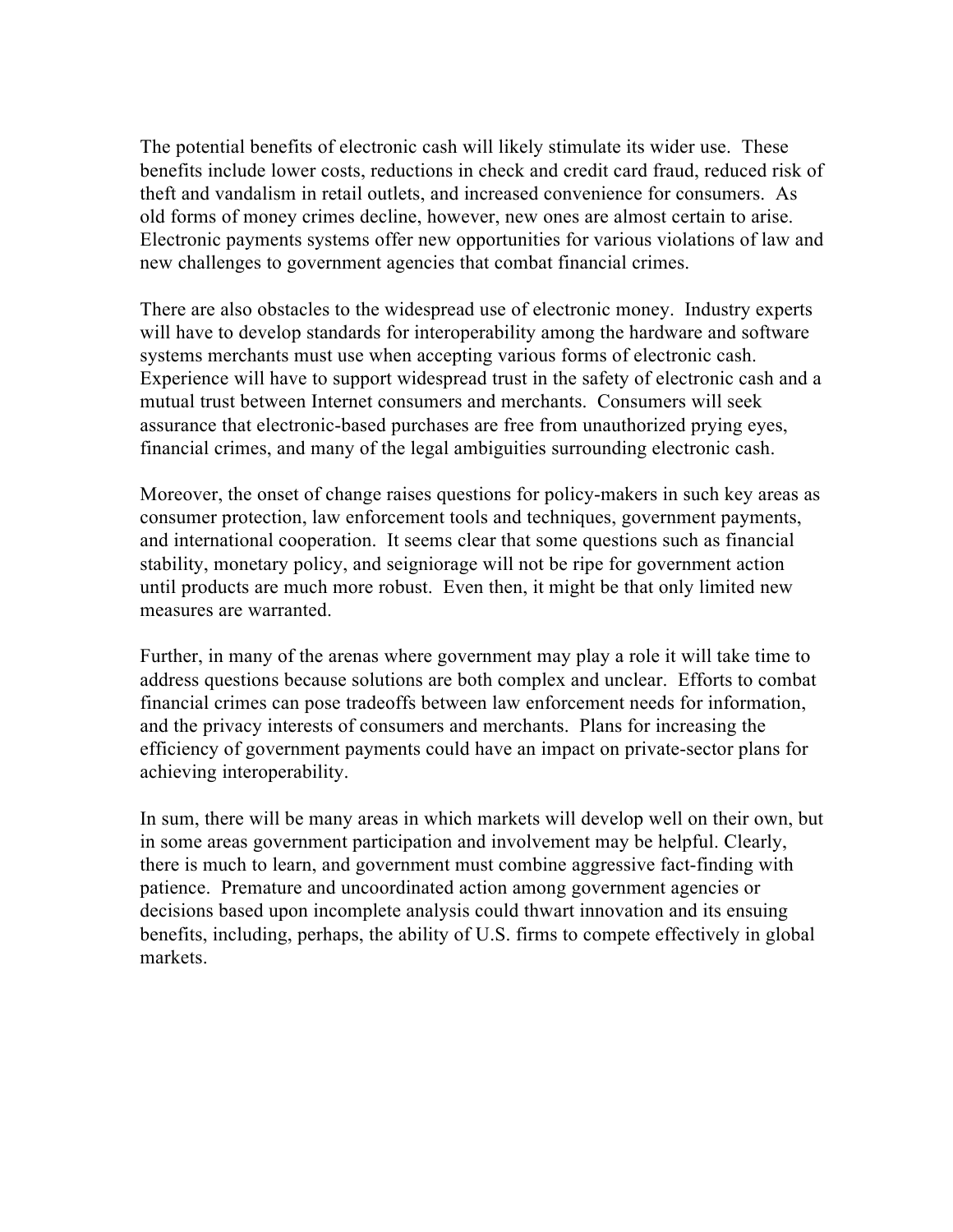### **I. Introduction**

Electronic money and electronic payments systems for retail transactions are commanding widespread attention. These systems, wherein neither legal tender, nor paper checks, nor credit-card numbers change hands at the time of purchase, have already started to spread across the globe (see map). They offer significant and profitable opportunities for changing the way consumers pay for the widest possible range of goods and services. Hardly a month seems to pass without some announcement of another alliance of computer and financial services firms. Organizers' plans invariably envision a broad array of retail financial services and products available in an electronic or digital format.

The electronic transfer of funds is not a new phenomenon in the United States or, indeed, most of the developed world. Large scale and wholesale payment transactions in the United States and other nations have been conducted electronically for some time. What is new today is the expansion of electronic money technology in financial transactions conducted by consumers and smaller, nonfinancial organizations.

Electronic wholesale payments in the United States account for a much larger dollar volume of transactions than all retail transactions, but they take place among relatively few parties that have worked long, hard, and successfully at making these transactions secure. Retail transactions, the vast bulk of the number of transactions in the United States, take place among parties who are concerned about both the security and the privacy of those transactions. Developing systems that meet the variety of consumer and merchant needs during a period of evolving technology will be a challenge.

Electronic money and the technology that makes it possible raise important questions about the continuing effectiveness of existing government tools and methods used to carry out traditional responsibilities in such areas as consumer protection and law enforcement. Further, in the United States, the operability of much electronic money technology and many electronic money systems for retail payments is largely untested, except in pilot projects and limited experiments.

At the same time, electronic money raises the possibility of actually reducing crime and increasing access for low and moderate income households. It is also quite possible that for competitive reasons private sector purveyors of this new technology will effectively address consumer, criminal, and other issues raised by the development and use of electronic money.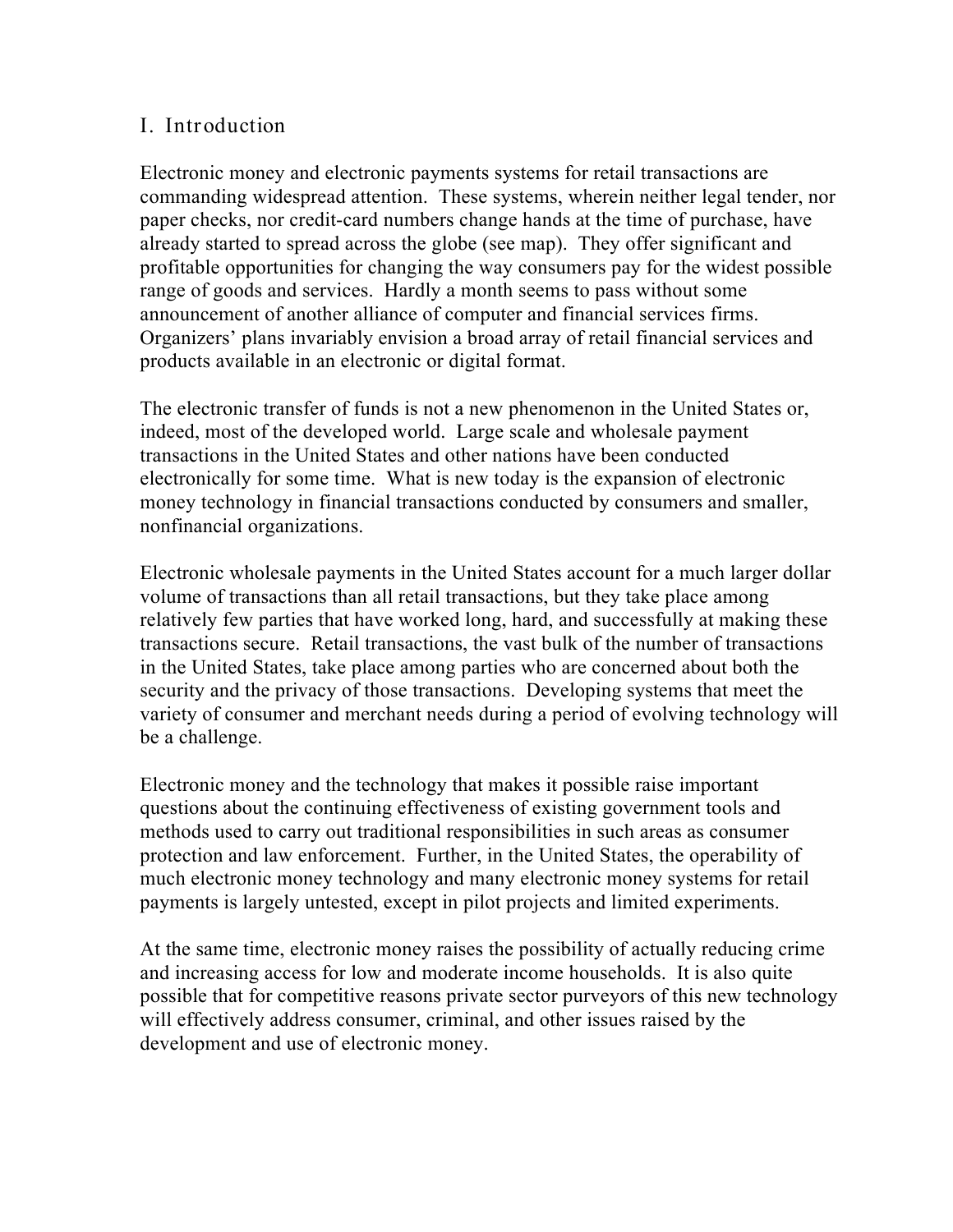This paper provides background material for the United States Department of the Treasury Conference *Toward Electronic Money and Banking: The Role of Government*. Section II offers a brief description of electronic money developments, including the incentives for and the obstacles to further growth. The material in Section II provides a context for understanding the issues before all conference panels. It especially addresses themes that the panel on Payment System Issues and the panel on Security and Authentication will explore.

Section III offers a discussion on the role of government in a world of retail electronic payments. Topics cover the themes of conference panels devoted to issues concerning consumers (including privacy concerns), law enforcement, issuers of electronic money, and international cooperation. The discussion of issuers offers additional thoughts on some payment system issues. Section III closes with some observations on the potential impact of electronic money developments on Treasury payment operations.

Section IV summarizes major themes.

Four appendixes accompany the paper to provide brief overviews of the law relating to central aspects of electronic money. The first appendix discusses the commercial rules–particularly transactional and disclosure rules–that may apply to electronic money products. Appendix 2 discusses the anti-money laundering rules that may apply to electronic money transactions. Appendix 3 discusses laws that control the types of firms (e.g., banks and nonbanks) that may issue or offer electronic money products. The last appendix discusses the supervisory and regulatory systems that address the financial risks presented by certain electronic money products.

### **II. The dimensions of change**

The basis of retail payments evolved gradually from physical coins to paper currency and checks and, more recently and rapidly, from there to debit and credit cards. In large-scale wholesale transactions, money has for decades been transactional information transmitted electronically over closed, wire transfer systems. Now, money in retail transactions is becoming electronic, transformed into information stored on a computer chip in a plastic card or on a personal computer so that it can be transmitted over open information systems, such as the Internet.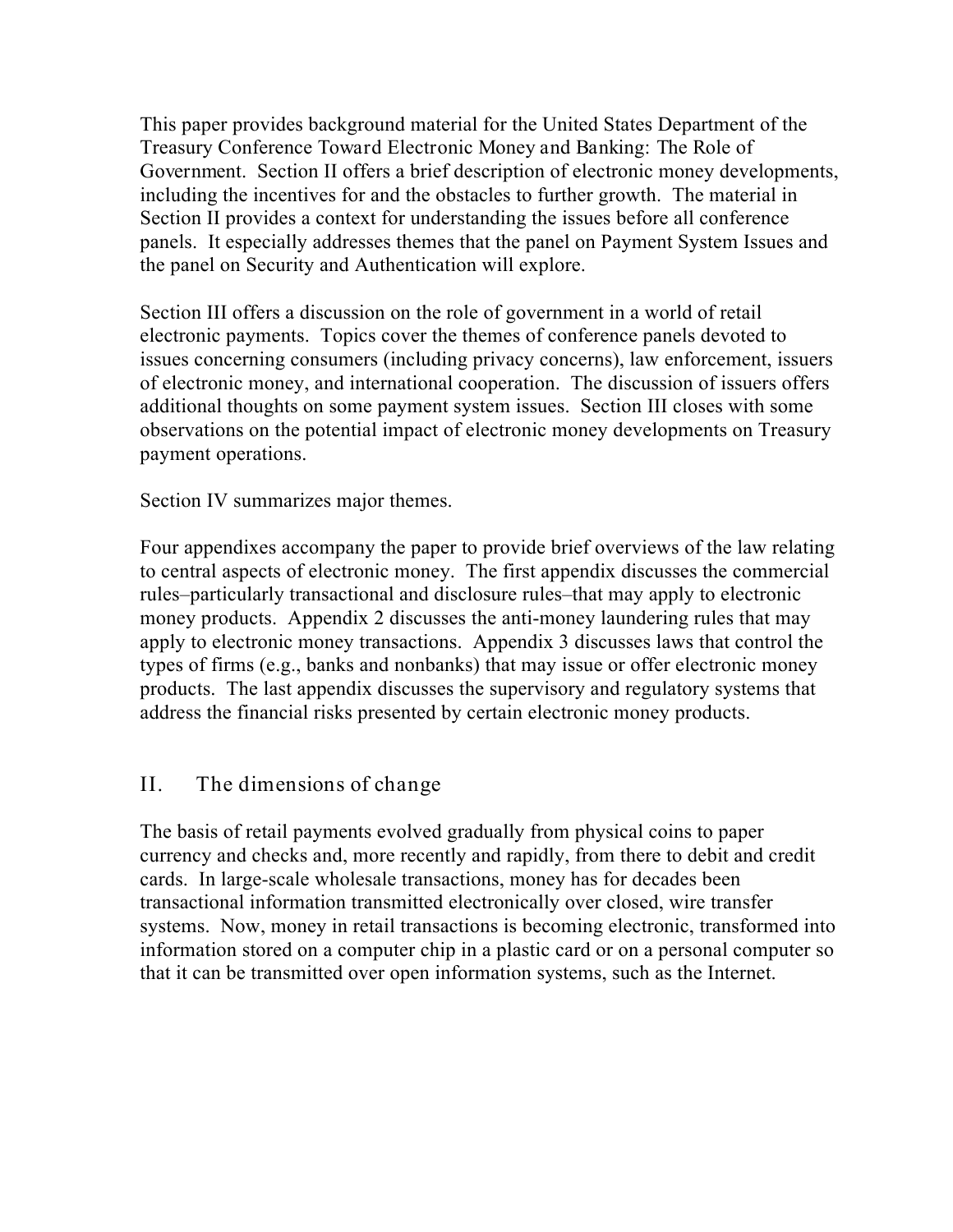### **Two underlying developments**

Two forces in particular are responsible for pushing advanced economies around the globe into this next phase in the evolution of money. The first is the steep drop in the cost of computing power. The second is the continuing advance in the application of computer technologies to communications systems. Together, these forces are fundamentally changing the character of traditional money and related financial activities and are setting the stage for even greater changes in the years ahead.

**• Decline in the cost of computing power**

The declining price of personal computers over the past decade has been dramatic. Despite reportedly thinning profit margins, that trend continues, while falling prices and enhanced performance also increasingly characterize computer peripherals such as hard drives, modems, and CD ROM drives.

**• Advances in communication technologies**

The trend lines for consumer usage of electronic communication innovations are strongly upward. At the end of last year, 8.8 million Americans were connected to their offices by computer, an increase of almost 16 percent over 1994. In the last six years, host computers on the Internet increased by a staggering 4,700 percent. Some analysts have predicted that, by 1997, about six million Americans will be using some form of wireless communication–triple the number for  $1995<sup>1</sup>$ . At the same time, the capacity of communication channels is growing sharply, reducing the time needed to transmit text and graphics.

Those improvements in communication technologies are changing fundamentally the economics of conducting information-related business.<sup>2</sup> As traditional barriers and costs to information-sharing fall, banks and others in the financial information business are better able to achieve economies of scale in storing and moving data. They can more comprehensively assimilate large quantities of financial data on their

<sup>&</sup>lt;sup>1</sup> Richard Shaffer, *High-level Computing*, *Forbes Magazine*, *October 9*, 1995, p. 116.

 $\mu$ <sup>2</sup> It is worth noting that, while these phenomena are largely attributable to the dynamism of the free market, government actions laid the groundwork for some of the technological infrastructure necessary to develop electronic money and commerce. For example, as of December 1995, 28 federal programs provide development funding for rural telecommunications projects, thereby ensuring rural access to worldwide telecommunications networks and to the Internet. The Internet itself grew out of two government computer networks, ARPANET (created by the Advanced Research Projects Agency in the Department of Defense) and NSFNET (created by the National Science Foundation). Although both were designed originally for communication, research, and development purposes, they became important building blocks in the creation of the Internet system.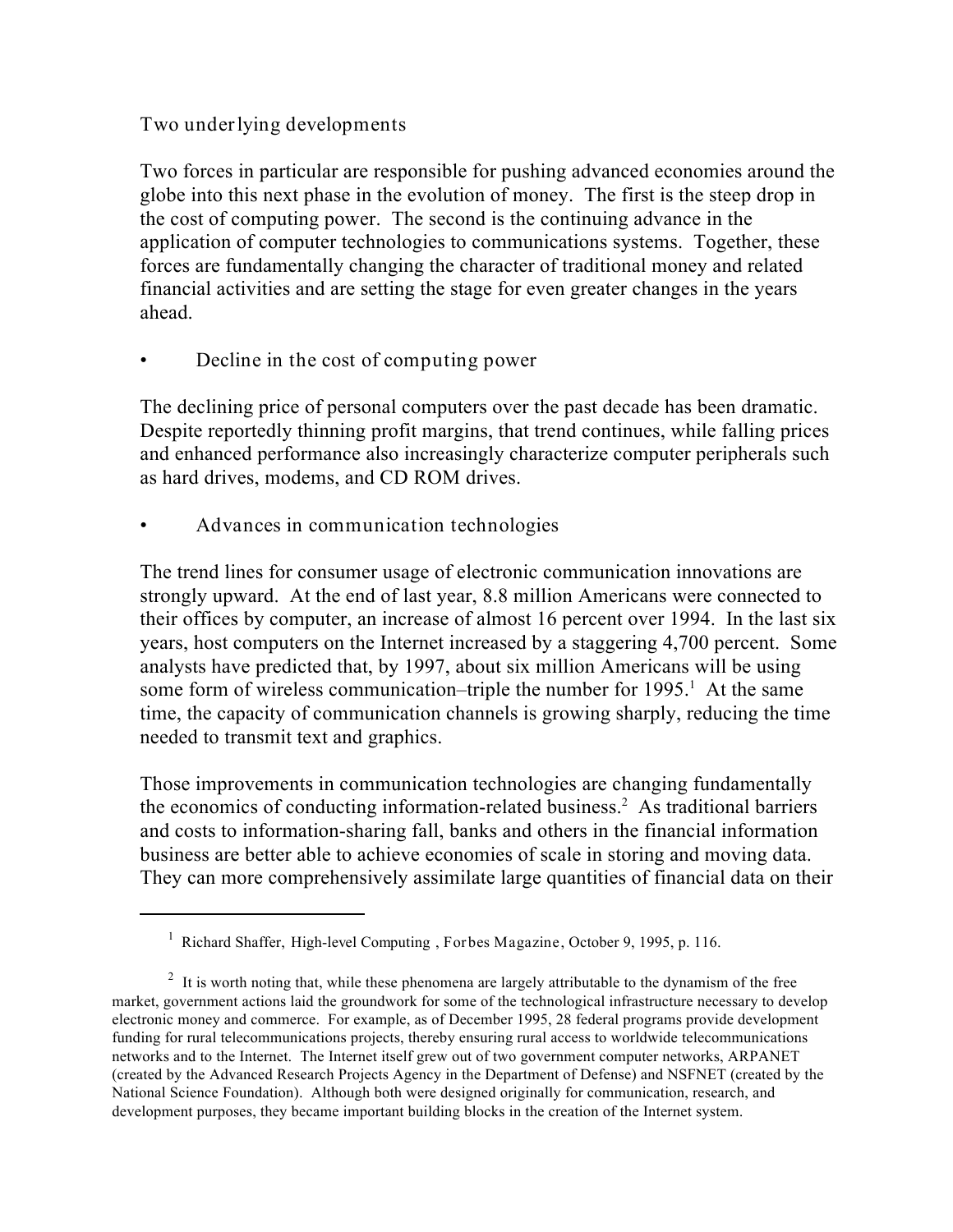operations at a lower cost and in less time. They and their customers can have more direct and immediate access to each other, at lower cost.

Most strikingly, perhaps, changes in communication and computer technologies also mean that banks and their customers no longer have to conduct their business face-to-face, and, consequently, no longer have to reside in the same country, state, county, or town. As the need for geographic proximity between financial institution and customer fades, so generally does the importance of geography-based procedures, practices, and rules that govern much of the financial services industry today.

### **New retail payments systems**

Advances in computers and communications technology have led to a change of some significance to policy-makers–the development and growth of new retail payments systems. The most noteworthy developments are electronic cash and engaging in financial transactions from home or elsewhere by personal computers.

• **Electronic cash**

Electronic cash is a claim on a party, most commonly, the issuer, stored in the form of computer code on a card about the size of a credit card or on the hard drive of a computer. Consumers purchase the claim with traditional money. Consumers exchange the claims for goods and services with merchants who are willing to accept the claim as payment.

Cards representing such claims often go by the name "stored value cards" (SVCs). The technology for storing claims with which to make payments, and other information, on cards ranges from the magnetic strip common to all credit cards to computer chips that store and process information. Cards containing computer chips are called "smart cards."

One convenient way to understand SVCs is to classify them as representing either "closed" or "open" systems.<sup>3</sup> SVCs that are limited to just a few merchants regardless of location or to many merchants in a relatively small

 $3\text{ }$  The ensuing descriptions and accompanying diagrams are only illustrative; there may be many other ways to establish and operate closed and open systems.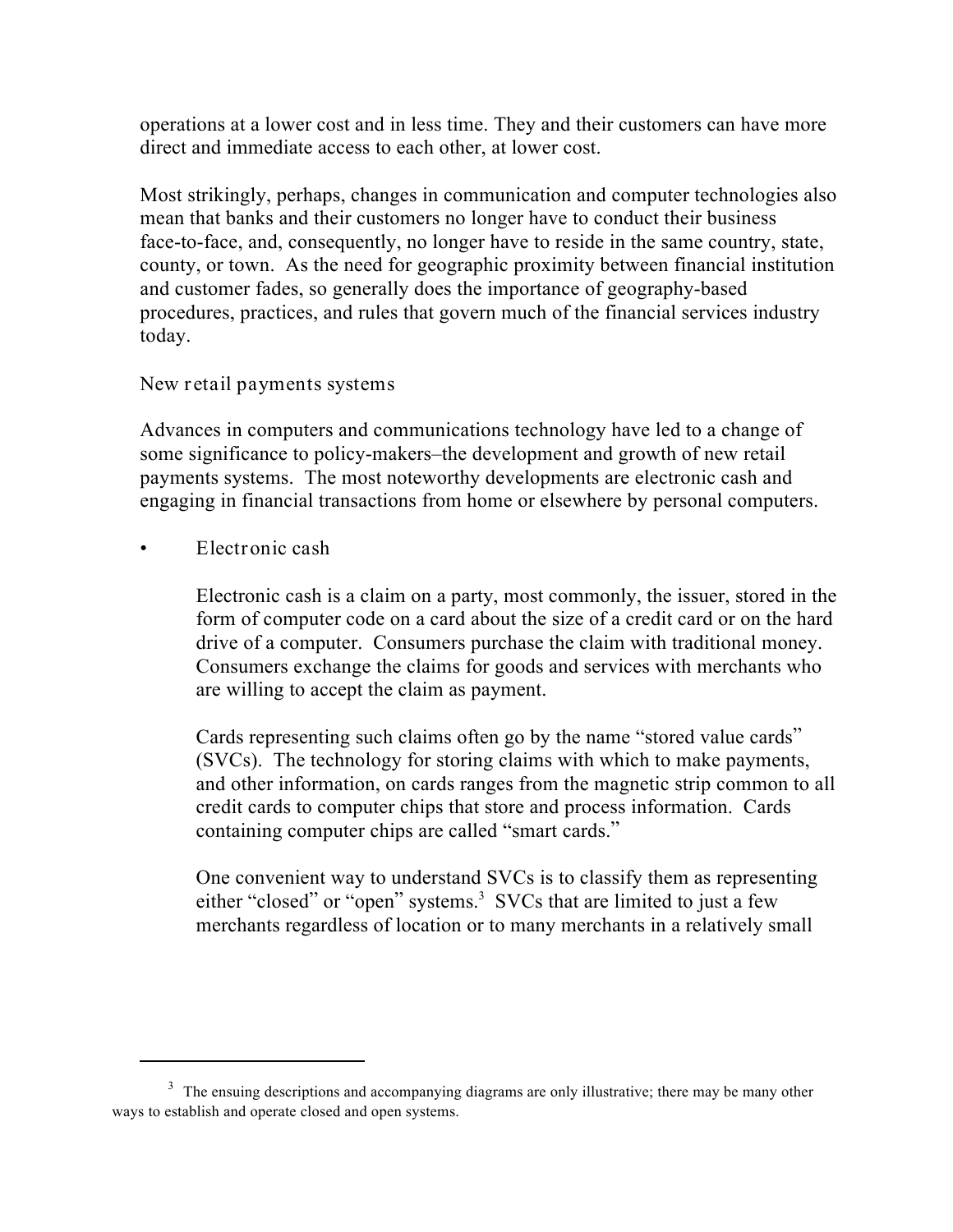geographic area would represent a closed system. SVCs that consumers could use at many different businesses over a large geographic area would represent an open system. The distinction between closed and open, however, is largely one of degree.

**Closed-system SVCs**. One example of a closed-system SVC is the system in which the card issuer and the seller of the goods and services are one and the same (the "merchant-issuer" model). Examples of such cards include: the farecard used by riders of the subway system in Washington, D.C.; cards issued by a number of colleges and universities in the U.S. to students and perhaps employees that holders may use to purchase a variety of goods and services supplied by the college or university; cards issued by public bodies; $<sup>4</sup>$ </sup> and cards issued by certain telephone companies to pay for telephone calls.

In these systems, the user buys a claim on the merchant-issuer with traditional money and receives electronic cash in return. When the user buys goods or services from the merchant-issuer, special point of sale (POS) devices record the transactions with the merchant, reducing the value of the electronic cash recorded on the card by the amount of the purchase. Although consumers make purchases in this system with electronic cash, the system is linked to the current payment system by the merchant-issuer's relationship with its bank. (See Diagram 1.)

Campus cards, and other such limited distribution cards, are examples of closed-system cards where the issuer and merchant are different parties. One such example is the 1995 Jacksonville Jaguar stadium card. In this case, one bank issued cards that fans could use at the stadium to buy food, drink, and souvenirs at football games. The transactions with these stored value cards work much the same as with the merchant-issuer. The special POS devices record the transaction for the merchant, altering the purchaser's stored value card to reflect the decreased value. The merchant later presents the electronic cash to the bank-issuer by downloading the payment information from the POS, receiving traditional funds in exchange, typically in the form of a deposit balance at the bank. The merchant's bank would then send the electronic cash through the traditional payment system in much the same manner as presenting a check. As with the merchant-issuer systems described above, bank-issued electronic cash in this somewhat more complex "closed" system would

<sup>&</sup>lt;sup>4</sup> For an extensive discussion of stored value cards used in the public sector, see Financial Management Services, **Government Application of Computer Card Technology** , U.S. Department of the Treasury, May 1996.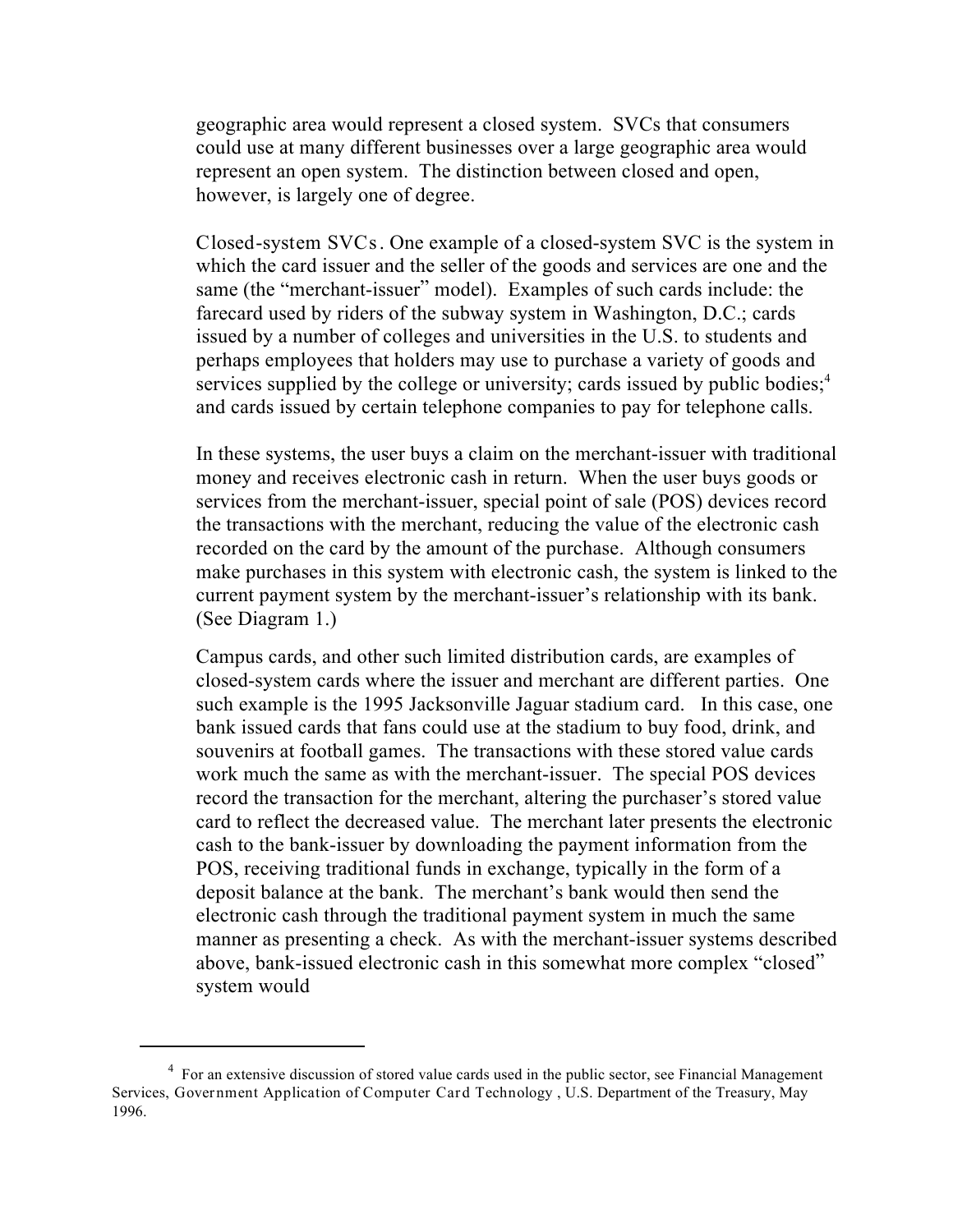commonly be closely linked to the traditional payments system. (See Diagram 2.)

**Open-system SVCs**. Examples of open-system SVCs exist today in several countries in Europe and the Far East, and to a more limited extent, in the U.S. They work essentially in the same manner as bank-issued SVCs in closed-systems, with the important exception that a greater variety of businesses over a relatively larger geographic area accept them. (See Diagram 2.)

Technology, however, can support electronic cash regimes that could operate independently of banks and thus outside traditional payments systems. In these systems, users would buy electronic cash from issuers using traditional money. Users would "spend" the electronic cash at a merchant, just as in the case of bank-issued electronic cash. Merchants would then send the electronic cash to the issuer who would redeem it with some form of traditional money such as a check on a bank balance. In this system, the electronic cash would not "clear" through the traditional payments system, but could circulate outside it. (See Diagram 3.)

In expansive versions of either bank-issued or nonbank-issued electronic cash, such cash could circulate among users before presentment to merchants, in much the same manner as traditional cash. Users would have their own special computer equipment enabling them to transfer electronic cash from one user's card to another. Such a transfer often goes by the name "peer-to-peer" and can be accomplished with some electronic cash systems today. Peer-to-peer transfers of electronic cash would not clear through the traditional payments system, in contrast to peer-to-peer transfers involving paper checks. (See Diagram 4.) With such regimes, the only point of contact between the traditional payments system and electronic cash would be the initial purchase of electronic cash from the issuer with the use of traditional money and redemption of electronic cash by merchants.

#### **• PC financial transactions**

The continued development of the personal computer (PC) has given many households the opportunity to conduct financial transactions from their homes, or indeed from any location where they can connect their portable computers to telephone networks. Through the use of special software and a modem, they can connect to the system used by their financial institution to examine accounts, issue orders to transfer funds among their own accounts, issue orders to transfer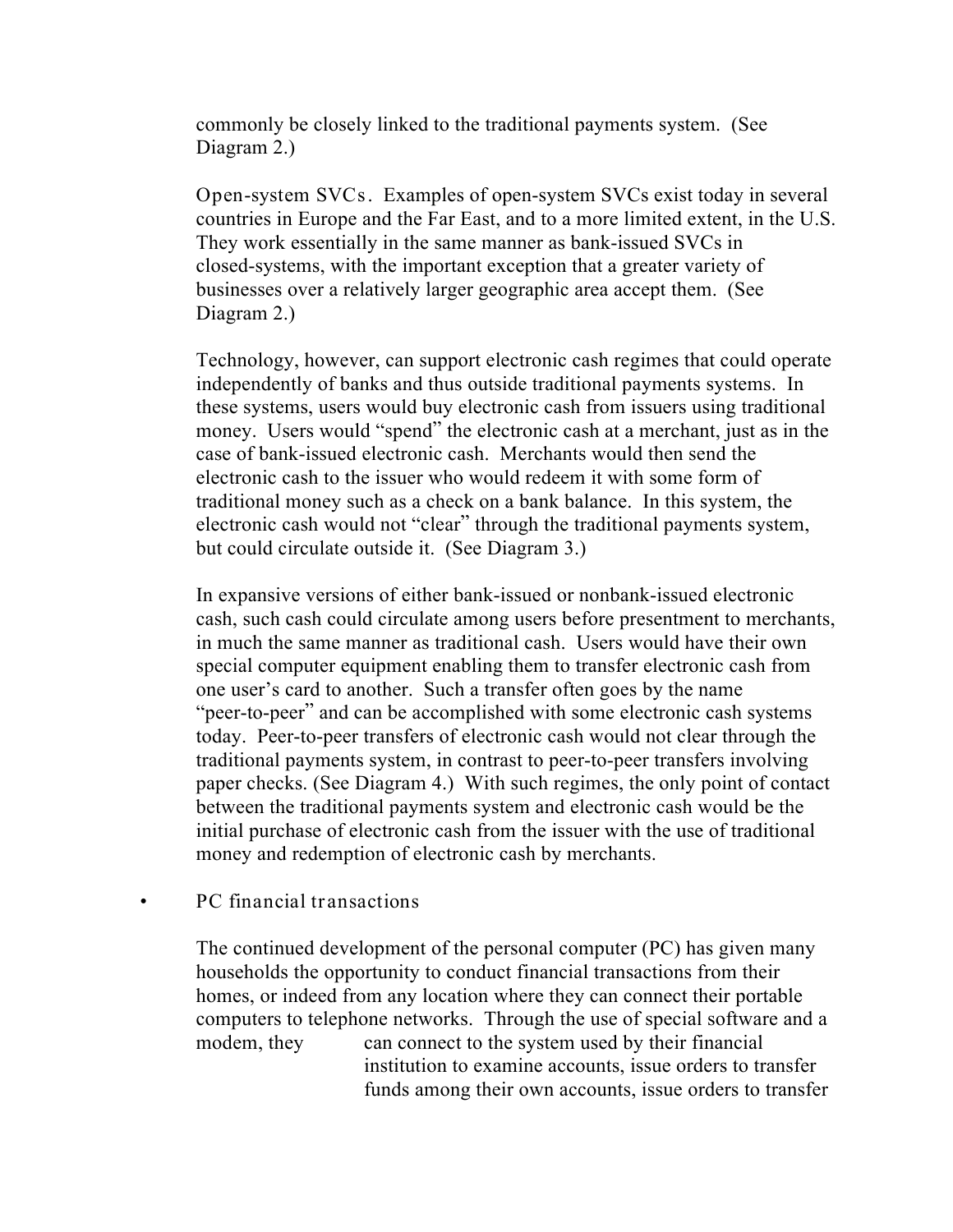funds to the accounts of other parties (*e.g.*, to pay bills or send funds to others), and apply for loans.

In some cases, households dial a number that connects them directly with their financial institution. In other cases, households connect to their banks by using the Internet.<sup>5</sup> After gaining access to the World Wide Web portion of the Internet through their Internet service provider, households go to the Web page sponsored by their bank and conduct their business.<sup>6</sup>

Currently, most retail electronic banking involves transmission of information over relatively protected telephone networks or limited access networks of computers called intranets. To date, such systems have not given rise to significant security breaches. Even so, the widespread availability of powerful home computers poses the risk of financial crime, creating incentives for maintaining tight controls and security systems. Strong security systems will be especially important for successful banking and commerce over the more open Internet, where packets of information can pass through a number of computers, each one accessible to a large number of people, before reaching their final destination.

**PC-based electronic cash** . Technology permits the transmission of electronic cash over networks that link personal computers and the storage of electronic cash on the hard drives of personal computers.<sup>7</sup> PC-based electronic cash is thus one means of paying for goods purchased over the Internet. $8$ 

The possible points of contact between PC-based electronic cash and the traditional payment system are functionally identical to those between SVCs and the payment system. So long as merchants regularly redeem such cash for traditional forms of money and there is little, if any, peer-to-peer transfers, PC-based electronic cash will be a simple adjunct to, not separate from the existing payments system.

<sup>&</sup>lt;sup>5</sup> Consumers are also using PC-based systems to make purchases over the Internet. As discussed later in this paper, many observers have raised questions about the security of Internet transactions and have cited security-related issues as one of the causes of the small level of Internet commerce.

 $6$  Other forms of remote access to banking services include telephone banking and automated teller machines (ATMs).

 $\frac{7}{1}$  In the U.S., Mark Twain Bank offers its customers an electronic cash program developed by DigiCash, a Netherlands-based corporation.

<sup>&</sup>lt;sup>8</sup> Other means of paying for Internet purchases include credit cards.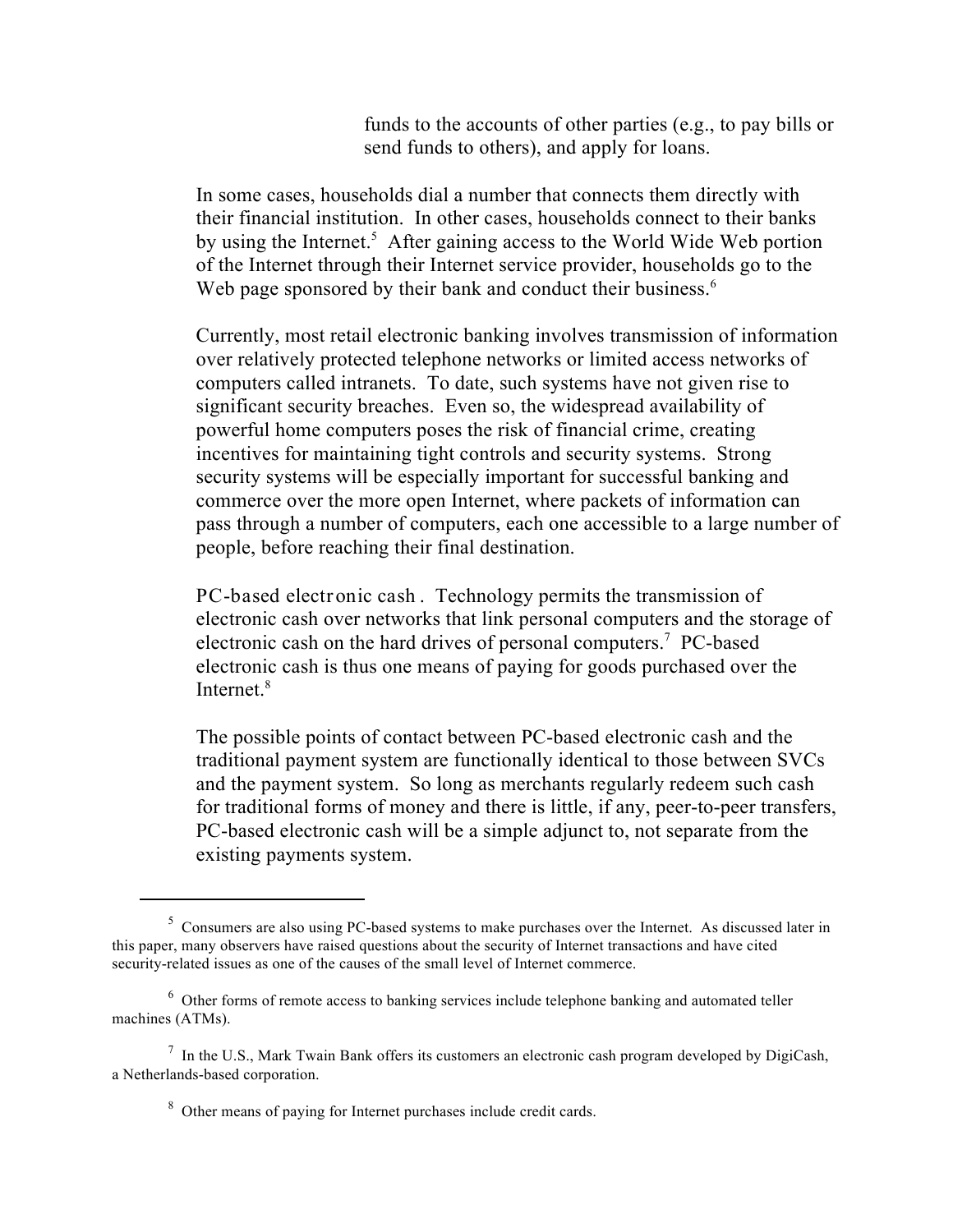Regimes with peer-to peer transfers and little, if any, redemption of electronic cash for traditional money would offer the possibility of separate payments systems. As in the case of stored value cards, the popularity of such systems remains somewhat unclear for the immediate future.

#### **Developments: slower than some believe**

Understanding the speed with which electronic money develops, and the actual systems that will be marketed and by whom, is key to the formulation of government policy. Notwithstanding a considerable amount of excitement over the development of electronic money in the press, the pace of moving from the analog world of retail payments to the digital world of electronic money is likely to be slower that many may think. Today, electronic banking is just beginning to become popular, electronic commerce and payments over the Internet are in their infancy, and principal use of SVCs in this country is in a relatively few closed systems. Nevertheless, financial and nonfinancial firms are spending billions of dollars to ensure the success of this market, and there is a clear public interest in these new products.

As electronic money and banking products mature it may well turn out that many of the policy issues raised by these new technologies–money laundering, counterfeiting, fraud, consumer disclosure, access for low and moderate income households–will be resolved by the private sector. Beyond this, some policy issues–the loss of seignorage and the impact on monetary policy–only become important when there is widespread use of electronic cash. Innovators will have ample incentive to introduce new products that will help solve many of the potential problems associated with electronic money.<sup>9</sup> Inappropriate government intervention could delay, deny, or limit the quality of such improvements. Government will have to take care not to act in a manner that stifles innovation.

At the same time, it is incumbent upon government to follow these developments carefully, in particular monitoring the pace of change, so that where there are emerging issues that can only be dealt with by government, they are in fact addressed. E-money participants may find that some regulation is necessary to assure consumer confidence and an acceptable environment for commerce develop.

• **Smart-card usage in the United States**

<sup>&</sup>lt;sup>9</sup> When left to its own devices, the private sector has provided, without government help, new financial products that responded effectively and efficiently to consumer needs. These include travelers' checks, NOW accounts, telephone banking, and wholesale electronic banking.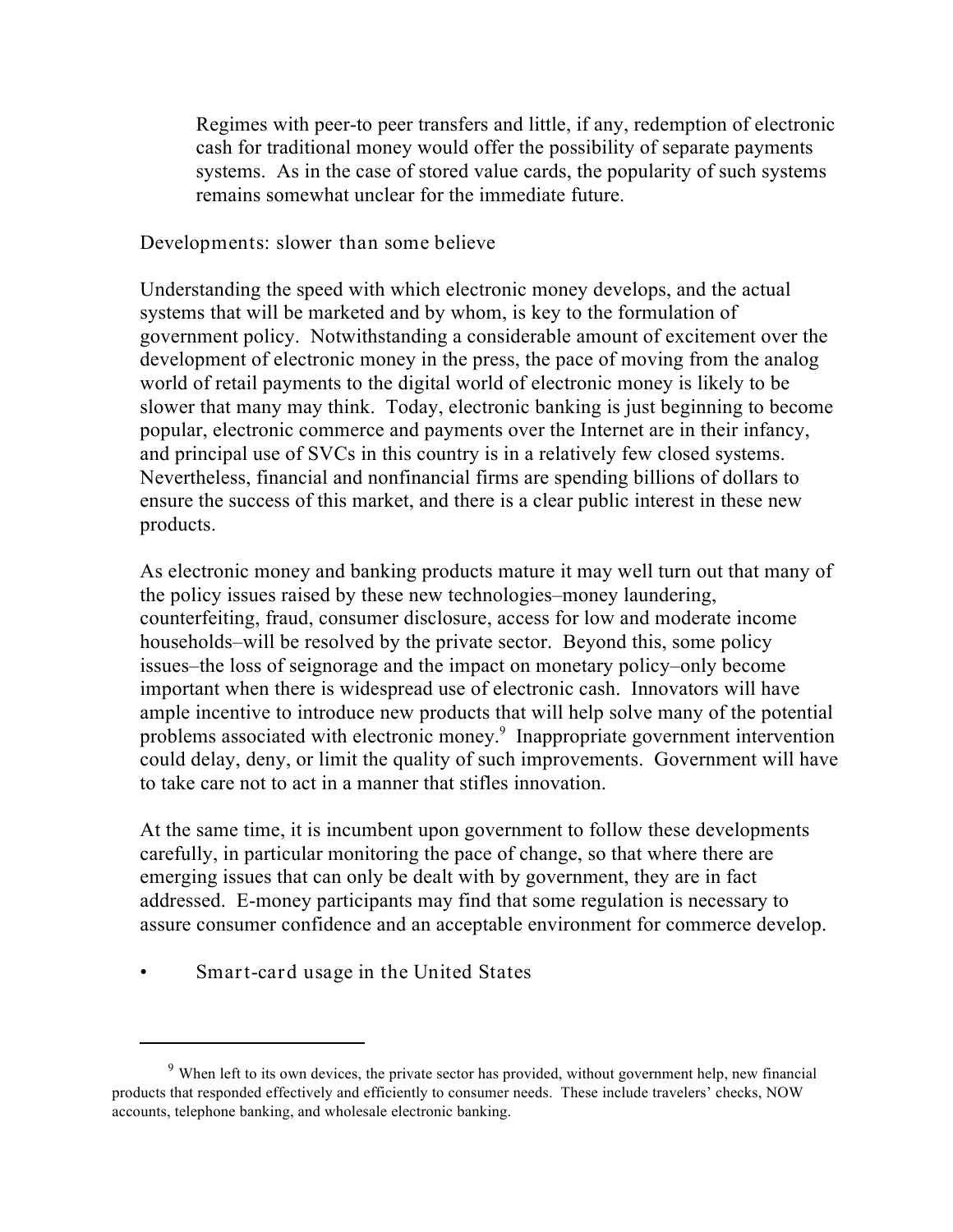Compared with several other countries, the United States has been slower to take up multi-user smart-card activity, although some usage has developed. The stadium card noted earlier is one example and the experiment conducted by VISA International during the 1996 Olympic Games in Atlanta, Georgia is another.

The slow adoption of these systems in the United States may be explained by the abundance and convenience of other payment options. Many U.S. consumers have access to cash, credit cards, checks, and debit cards, and for any purchase can select the payment option that best meets their needs. Another contributing factor may be the sheer size of the United States as compared to countries such as Belgium, Denmark, Finland, and Portugal where smart-card usage is more advanced.

How long, then, will it take for U.S. consumers to ultimately decide to embrace electronic money to any significant degree? Widespread electronic money use in the United States, particularly over open systems such as the Internet, seems to be at least two years away. The forces for change, however, are strong. There is considerable commercial interest in developing these new means of payment in the United States for both closed and open systems. As noted earlier there are growing applications of electronic cash technology to such arenas as transportation systems, college and university campuses, and even sports complexes. Several firms such as VISA International, MasterCard, Mondex, and Proton in various alliances with banks are investing large sums of money into projects that will develop into open systems.

Such ventures may need more than a few years to prove their merit. If consumer acceptance of electronic money parallels the history of automated teller machines (ATMs), direct deposit, the credit card, and banking by personal computer, growth in electronic money usage will be slow and limited for the first five years, but increasing dramatically thereafter.

#### • **Internet commerce**

Although the subject of much discussion, the actual level of Internet commerce remains modest by any standards. Scattered, unofficial estimates, the only ones available, suggest a level in the range of \$100 million to \$200 million in annual transactions.

The growth of Internet commerce may increase the volume of Internet financial transactions, but will not necessarily guarantee the growth of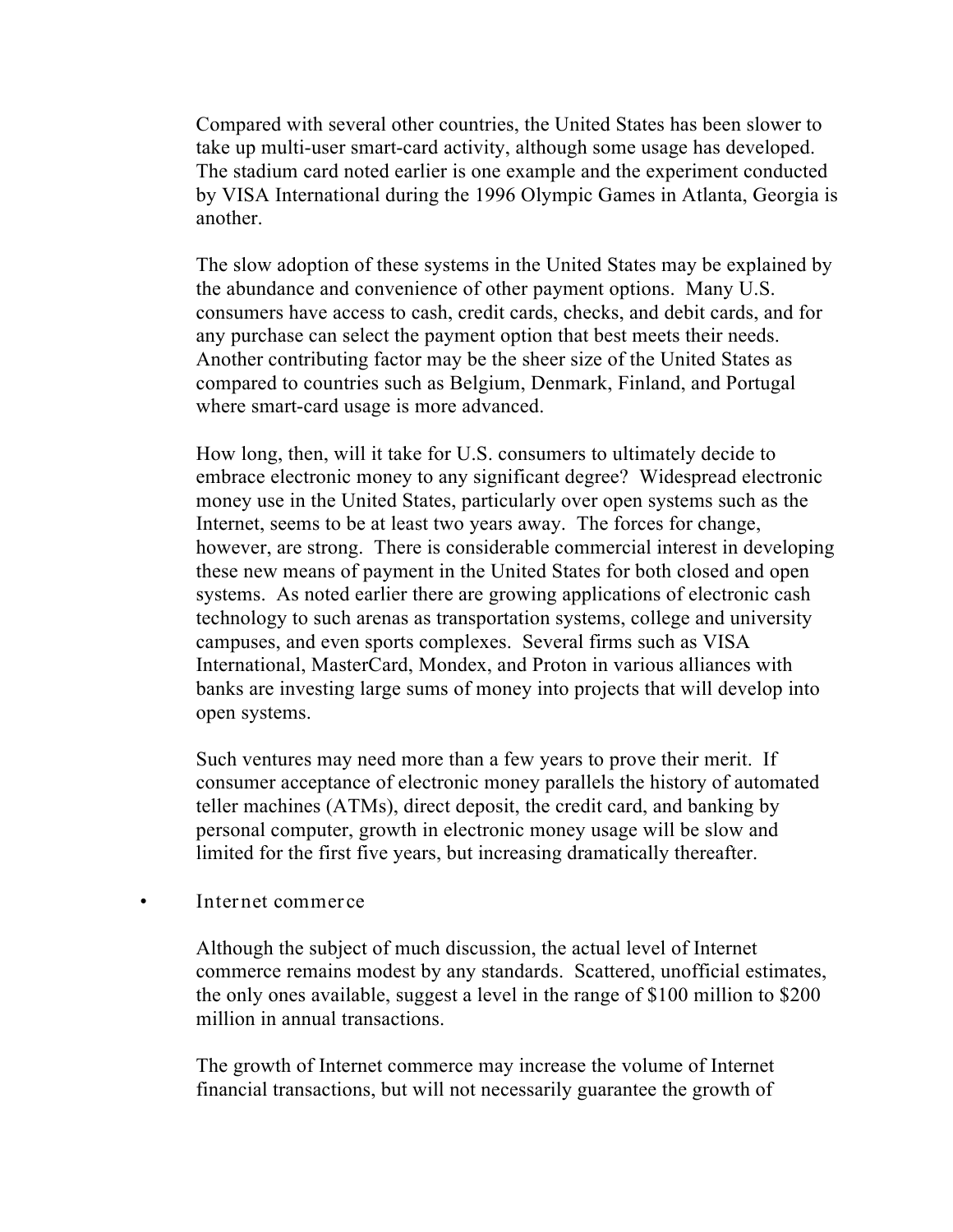electronic money. Some observers believe that efforts to reduce the cost of credit card transactions will be successful and that credit cards, one of the most ubiquitous substitutes for money payments in the United States, will become the dominant Internet payment vehicle. They cite the existence of a huge, familiar, and successful infrastructure currently supporting credit card purchases and clearings. $10<sup>10</sup>$ 

#### **Forces for growth**

Despite the current level of electronic money activity in the United States, the forces stimulating faster growth in electronic money and commerce here are strong, and the pace of change could quicken. These forces include:

• **Expanding electronic-based government payments**

The need for greater efficiency in government operations is perhaps stronger today than ever before. The question here is, "How should the government use electronic money in its drive for greater efficiency?" Government has already begun to formulate its answer. The Debt Collection Act of 1996 and the electronic benefit transfer (EBT) initiative are but two examples of recent efforts to achieve greater efficiency. The implications of these and related measures on Treasury operations are substantial.

**Debt Collection Act**. The Debt Collection Act of 1996 mandates government use of electronic funds transfers (EFT) for all government payments, except tax refunds, by 1999. This includes the payment of government benefits. The act has two effective dates. After July 26, 1996, every new recipient of government payments must accept them electronically, unless the recipient certifies that he or she does not have an account at a financial institution. After January 1, 1999, all payments made to individuals and businesses–*including those to persons without accounts at a financial institution*–must be made electronically.

The Financial Management Service (FMS), a U.S. Department of the Treasury bureau, has adopted an interim rule as part of its plan for implementing the new law.<sup>11</sup> The interim rule implements the requirements of the new law that became effective July 26, 1996, and establishes the responsibilities of federal agencies and federal payment recipients.

 $10$  Cybercash and First Virtual Holdings are two firms that offer security in the use of credit cards for Internet purchases.

<sup>&</sup>lt;sup>11</sup> 61 Fed. Reg. 39254, (July 26, 1996).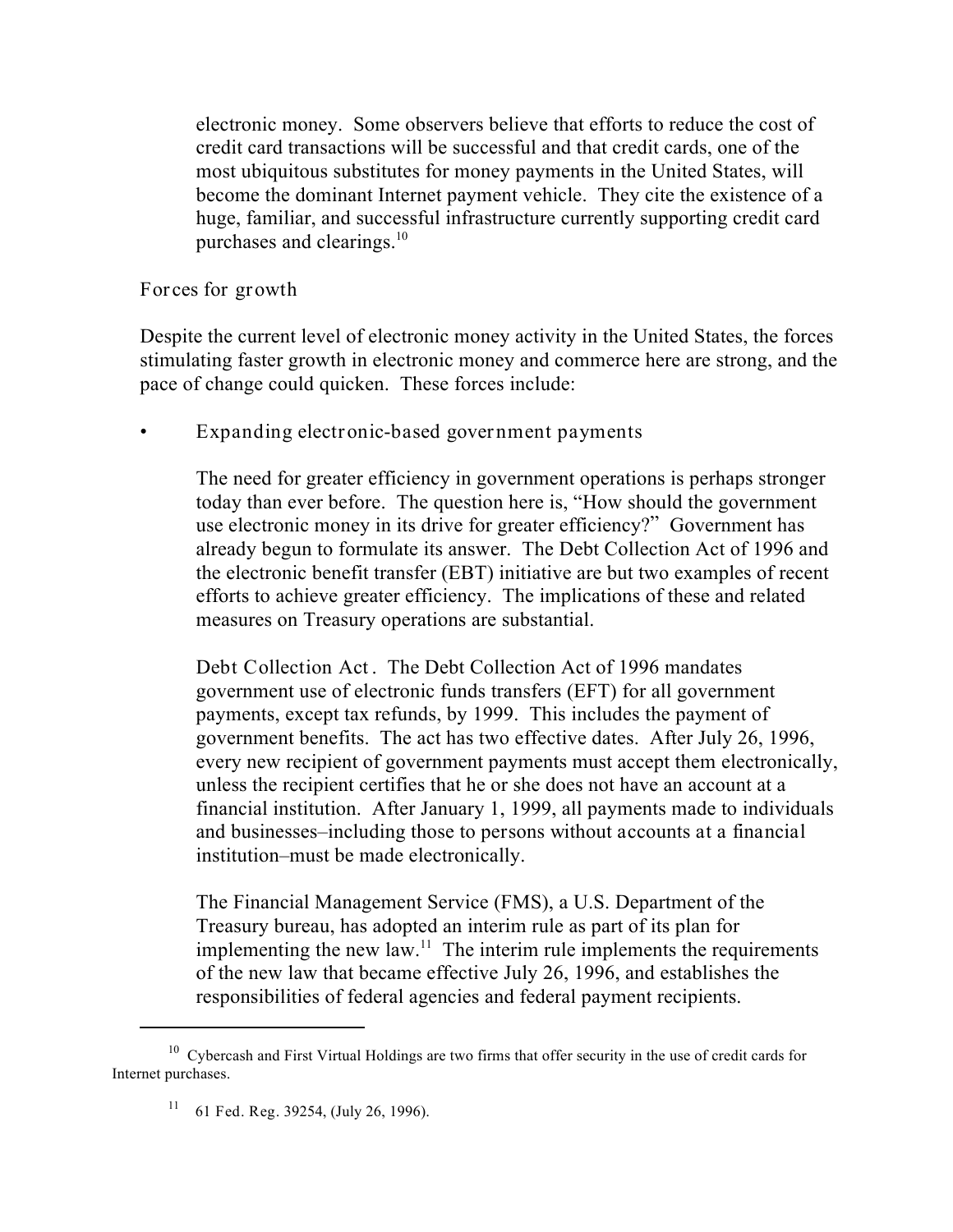*Agency responsibilities*. The interim rule requires all federal agencies to make payments electronically to individuals who, on or after July 26, 1996:

- (1) apply for federal benefit payments;
- (2) begin employment with a federal agency;
- (3) apply for retirement benefits;
- (4) enter into a contract or purchase order with the federal government; or
- (5) file or renew a grant application.

*Recipient responsibilities*. The interim rule requires each recipient of a federal payment to designate a financial institution or authorized payment agent through which a federal payment may be made. If the individual does not have an account with a financial institution or an authorized payment agent, the individual must certify that in writing to the agency.

Implementation of the new requirements by those paying and receiving benefits could help provide those without bank accounts better access to mainstream financial services.

**EBT programs.** Even before passage of the Debt Collection Improvement Act, the federal government had taken some initial steps toward realizing the efficiencies promised by electronic money. One such step was the formation of a federal task force that would coordinate the development of EBT programs. $^{12}$  Such programs substitute for benefit delivery systems (checks, food stamp coupons, and payment vouchers) used by both federal and state agencies.<sup>13</sup> In one type of EBT program, the value of food stamps to an individual, and codes indicating the acceptable purchases that the individual could make with the electronic funds, would be encoded in the computer chip embedded in a stored value card. Benefit recipients use these cards in lieu coupons or vouchers to pay for goods and services at merchants and others equipped to receive this form of electronic payment.

**Impact on Treasury operations.** Conversion of Treasury payments, now running at about 800 million a year, to an all electronic format will bring changes permitting, for example, a consolidation of disbursing operations that currently produce checks. With regard to retail payments, the complete displacement of traditional cash is unlikely. About 18 billion in currency

<sup>&</sup>lt;sup>12</sup> See Federal Electronics Benefits Transfer Task Force, *Creating a Benefit Delivery System That Works Better & Costs Less: An Implementation Plan for Nationwide EBT* , Washington DC, 1994.

 $^{13}$  At last count 42 states had formed six alliances for purposes of developing and implementing their own EBT programs.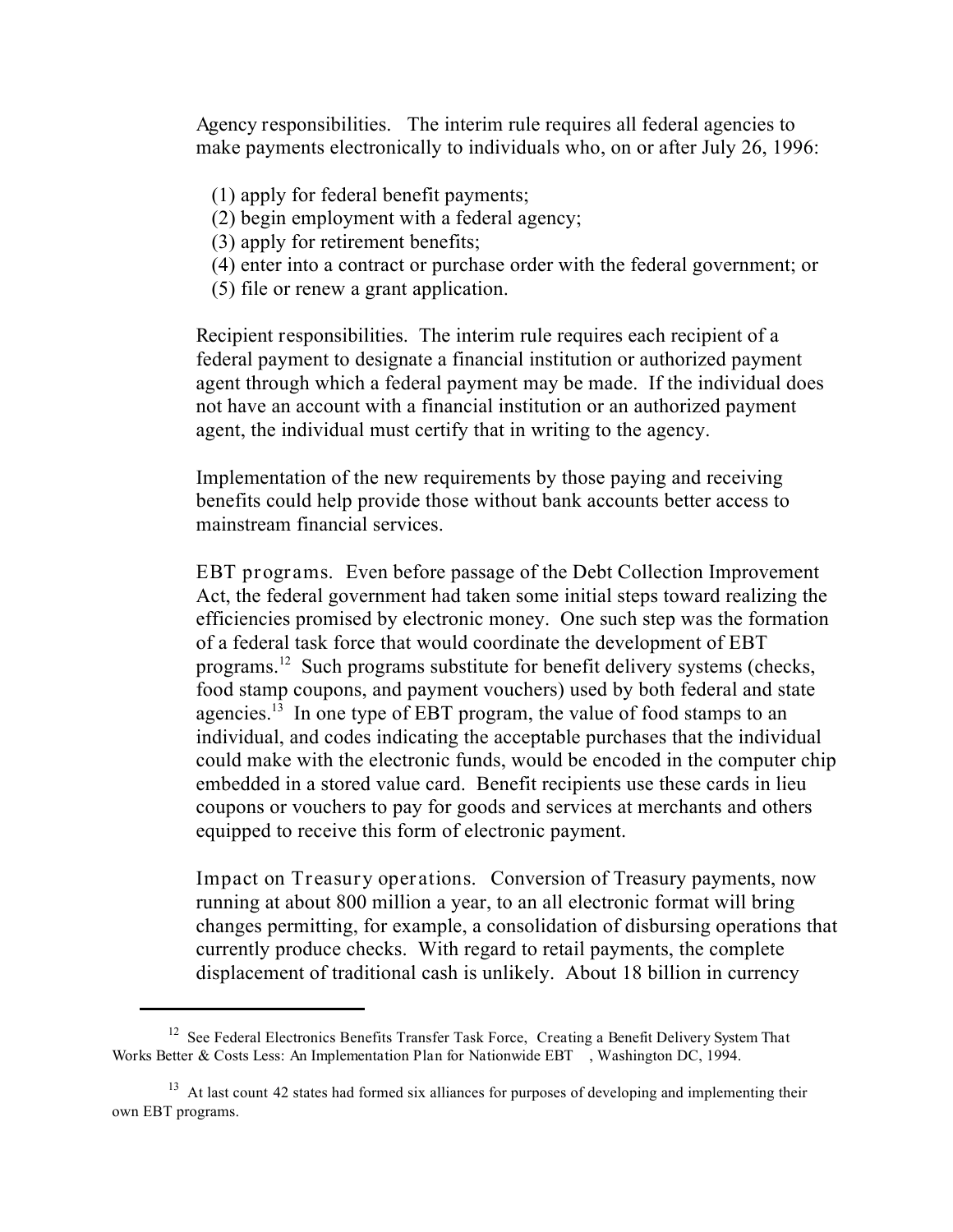notes valued at approximately \$400 billion circulate world wide, despite the growth in checks and wire transfers. Demand is especially strong outside the United States where about \$270 billion circulates. There, among the less technologically advanced countries, cash is the principal means of payment, the dollar seems to be one of the currencies of choice, and the infrastructure that will support widespread use of electronic money seems many years away.

**Impact on electronic money.** The U.S. government is the largest receiver and disburser of payments in the world, and as it makes ever increasing use of electronic payments it is likely to have an influence on operating standards for electronic payments systems. That is because it must ensure any system it uses meets its requirements for security, reliability, and accuracy. To the extent it adopts stored value technology, it will greatly affect interoperability standards. Thus, the pace at which the public sector seeks to implement electronic payments could have a significant effect on private-sector planning and related activity.

• **Greater efficiencies for businesses**

**Lower costs.** Electronic money eliminates the costs of handling coin and currency. The estimated cash handling cost for U.S. retailers and banks is over \$60 billion annually, which includes costs associated with the processing and accounting of money, as well as storage, transport, and security. Electronic money brings greater efficiency to those tasks, offering substantial cost savings.

According to the National Automated Clearing House Association (NACHA), the cost savings to the banking industry alone flowing from the new requirement for federal EFT payments could be sizeable. For example, NACHA reports: "Studies have shown that a financial institution saves between \$.75 and \$1.25 for each payment converted from a deposit made with a teller to Direct Deposit," and consequently, "annual costs savings to the banking industry as a result of these new electronic payments should run between \$350 million and \$500 million."<sup>14</sup>

Electronic money potentially provides merchants with cost savings resulting from: reduced collection and deposit float associated with coin, currency, and checks, and faster funds availability; increased sales due to faster throughput at checkout counters and consumer tendencies to spend more with stored value cards; and increased self-serve transactions. Acceptance of electronic

 $14$  Http://www.nacha.org/newlaw.htm.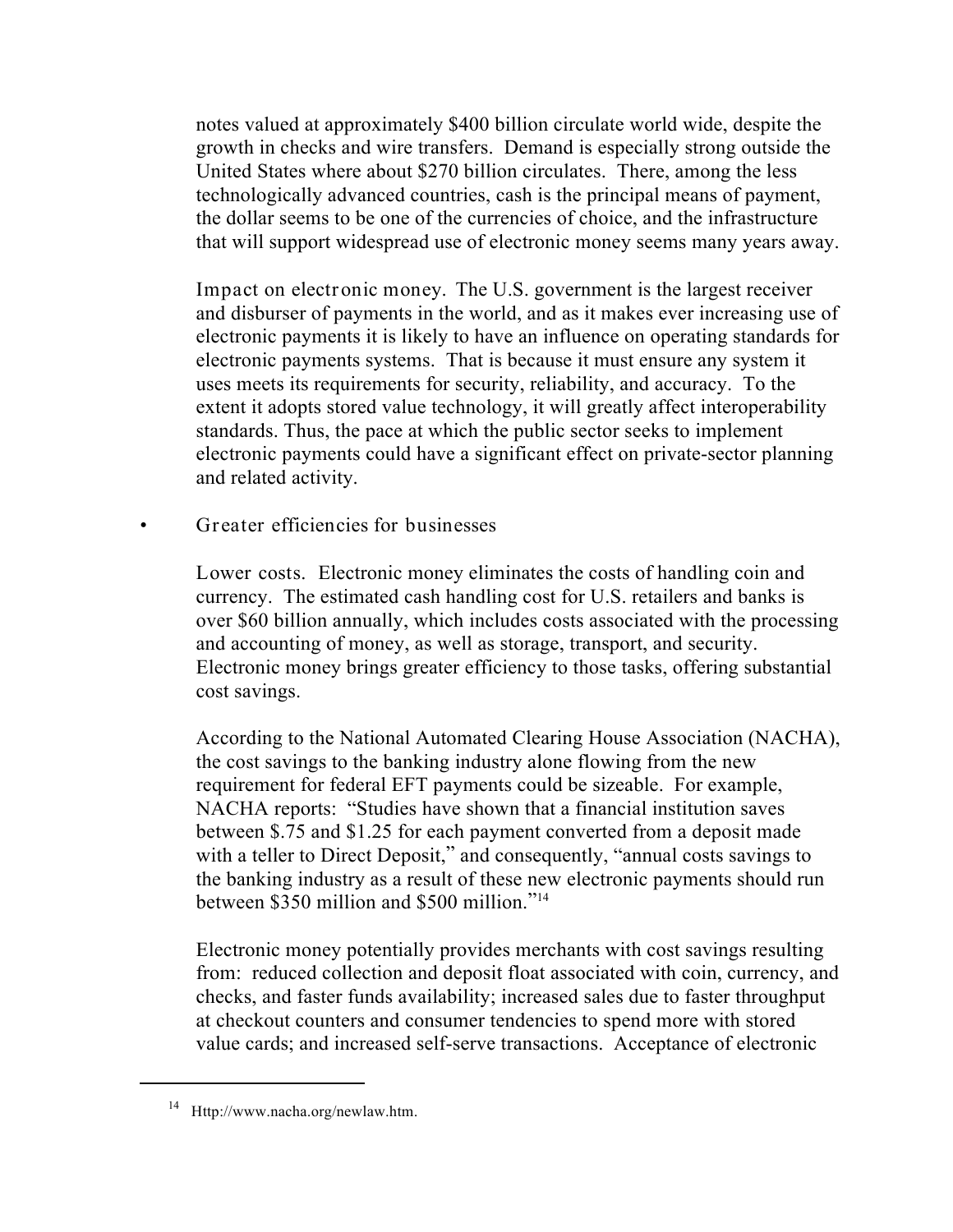money would allow merchants to move more commerce from the physical world to the Internet, which offers access to global markets at low cost. The continuing rapid decline in the cost of technology will increase the extent of these cost savings, enhance innovation, and further increase the attraction of electronic money and finance.

**Reductions in some forms of fraud.** While magnetic strip debit and credit cards can be overwritten or copied, smart cards are fitted with tamper-resistant chips and strong cryptographic protocols. Additionally, smart cards could be tied to biometric identification mechanisms, such as voice, hand, or retinal prints, to verify the identity of the user. To the extent electronic money displaces checks, moreover, check fraud may be reduced. The new systems will be, however, targets of criminal activity.

**Greater safety and security.** Another benefit electronic money offers merchants is increasing safety and security by eliminating some opportunities for theft. Electronic money could help curtail vandalism of vending machines, public phones, and the like, because there would be no coin or currency to steal. Similarly, owners and employees of retail establishments and other service providers who handle cash, such as taxicab drivers, could be much less vulnerable to robbery.

**More value-added services.** Electronic money technology–particularly smart card applications–could help sharpen merchants' offers of value-added services, strengthening customer relationships. For example, retailers could track customer activities (to an even greater extent than they currently do with credit cards) to discern buying patterns and offer buyer-specific discounts and loyalty programs. These targeted promotions, also known as "micromarketing," are generally viewed as more efficient than the mass-marketing techniques currently used.

Some hard-pressed communities may benefit. If merchants did not need to collect and store cash, they might be willing to locate in areas that they now see as unacceptably risky.

#### • **New choices for consumers**

One of the biggest advantages of electronic money is that it is more convenient than other payment mechanisms for small-value purchases. It is faster and easier than exchanging cash and making change, writing a check, or getting a credit card authorization. For all micro-payments, including those on the Internet, sending a 10 cent digital coin for a small purchase of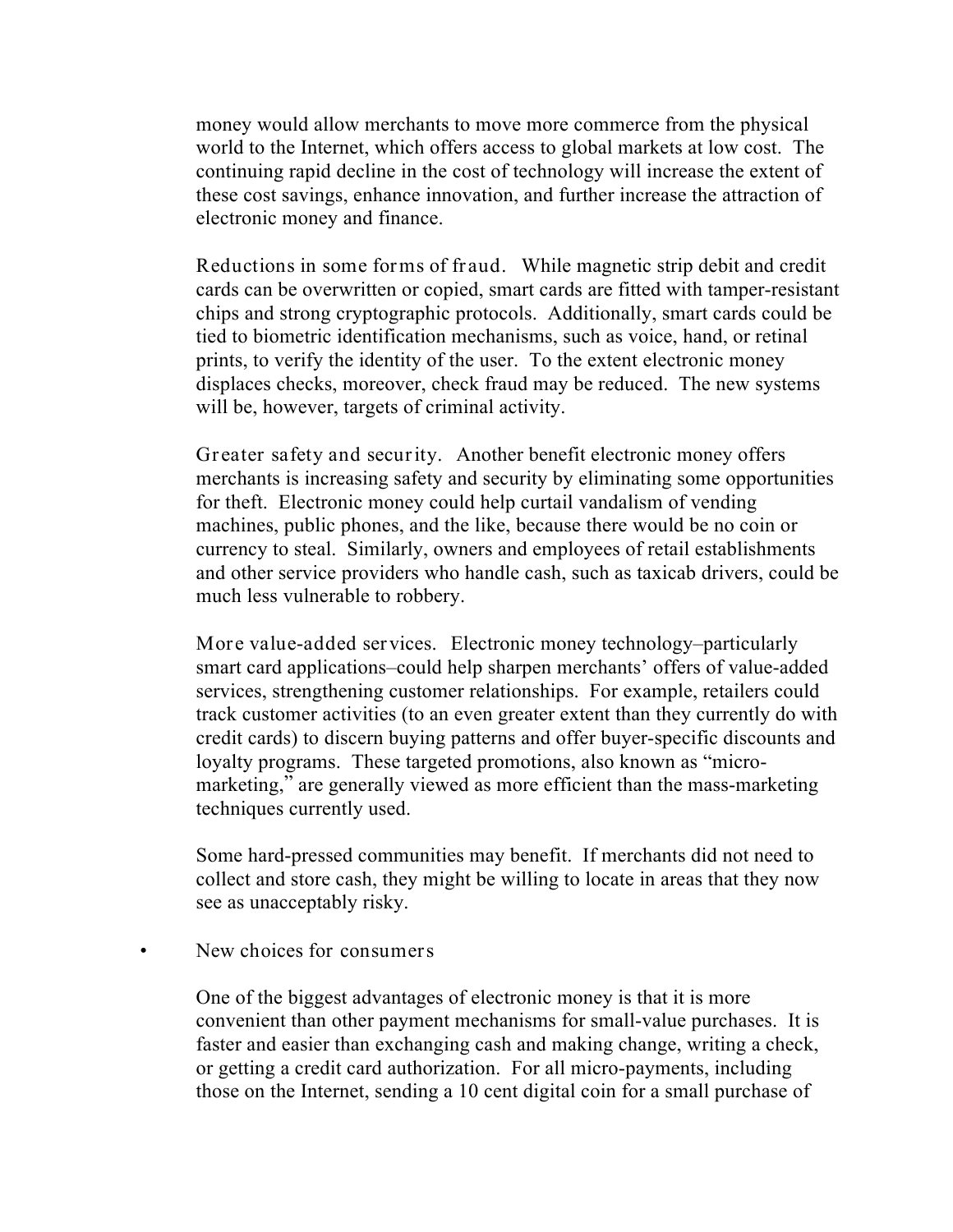information could prove to be more convenient and less costly than using a credit card.

### **Obstacles to growth**

Despite those benefits, uncertainties on the part of consumers and merchants about the underlying technology could slow widespread use and acceptance of electronic money systems. Some of these uncertainties focus on how well the technology secures personal transactions information over the Internet from theft and related forms of abuse such as false or non-authentic commitments. Other uncertainties arise from concerns about whether or not competing forms of electronic-money for use outside the Internet will require idiosyncratic computer hardware and software. Still others arise from the fact that innovation is often fast-paced, creating doubts about how long any particular technology will be at hand.

**• Internet security and authentication**

**Security**. Many analysts believe that the use of electronic payments on the Internet will depend on the development of widely available systems that guarantee the security of credit card numbers and the various forms of electronic money. There are numerous mathematical formulas to code or encrypt such numbers, as well as electronic cash, in a way that seriously complicates the task of stealing them or interfering with the intended use. Experts tend to evaluate methods of encryption in terms of the difficulty knowledgeable parties would face in decoding or decrypting the information. There can be differences of opinion among experts on the strength of any particular form of encryption and such differences could contribute to consumer, and merchant, unease.

The availability and strength of encryption seems to be on the minds of some consumers. In informal surveys, consumers cite lack of security as the primary reason they are reluctant to purchase goods and services online. At the same time, consumers routinely send credit cards and credit card numbers through the postal system and over the phone to catalog merchants and offer them to anonymous clerks at retail counters. Such different results suggest that security *per se* may not be crucial to the success of electronic money on the Internet.

Encryption is not the only form of security of concern to consumers. Traditional cash and credit card transactions suggest that some consumers seem to value written verification of the basic facts of a retail transaction–the name of the seller, a description of the goods or services purchased, and the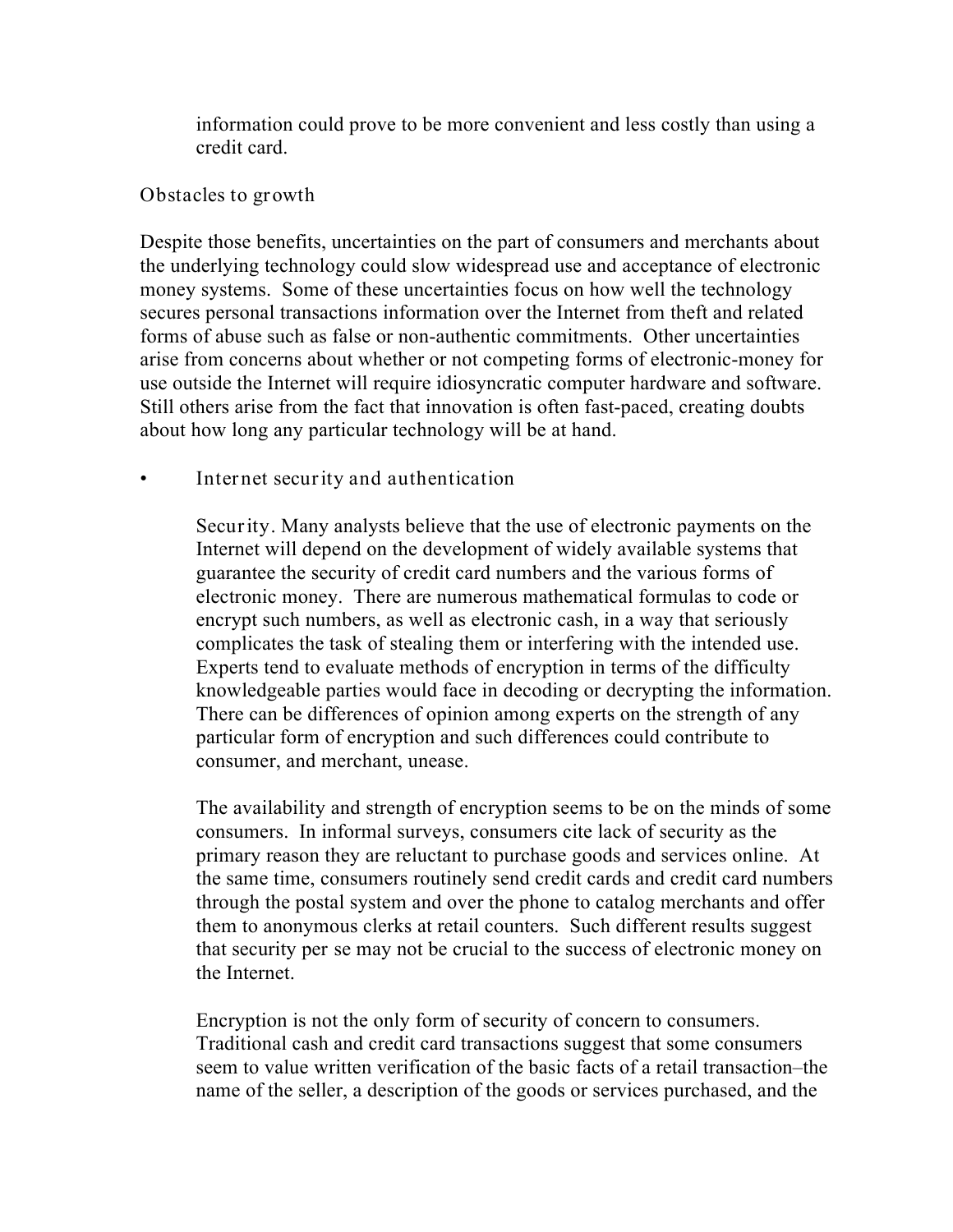cost. The seller ordinarily offers the buyer a piece of paper containing those details. Consumers may want their use of electronic money, especially electronic cash, to create similar information. How issuers meet that need may determine the pace of electronic money growth.

**Authentication**. If consumers are to use electronic money over the Internet they must have confidence in the issuers of the electronic money and the merchants who accept it. Consumers may demand that a trusted third party certify or authenticate the legitimacy of both those parties. Confidence is particularly important for the development of Internet commerce with its virtual shopkeepers that consumers cannot see and evaluate in the traditional way.

Confidence is a two-way street. Merchants will want assurances that the consumers from whom they receive orders for goods and services are the consumers who really want them and that verified consumers will not refuse to meet their responsibilities as defined by law.

A trustworthy and reliable system of authentication can provide comfort to merchants on both fronts. Merchants could require customers to sign orders with encrypted digital signatures that can be authenticated by trusted and reliable third parties. Such authentication would unambiguously identify the consumer and provide proof that the consumer requested the goods or service.

Trustworthy authentication can also boost electronic communication among businesses, ranging from merchandise orders to contracts that bind all manner of business contracts. Authenticated digital signatures could, for example, substitute for the notary public of the analog world.

There is a growing concern among policy makers and consumer groups in Europe and the United States that individual privacy is greatly compromised by electronic commerce and electronic payments. Such concerns are of course not limited to recent developments regarding electronic money or payments, inasmuch as they apply to current use of credit cards. However, electronic money and payments are likely to materially increase the intensity of debate over these issues for several reasons. SVCs raise the possibility of tracking and recording virtually every payment an individual makes. Such extensive tracking and recording raise issues of extensive target-marketing, government surveillance, and even personal safety as patterns of behavior are mined from this potentially rich data. In addition, the Internet raises serious concerns about the data being examined by unauthorized persons.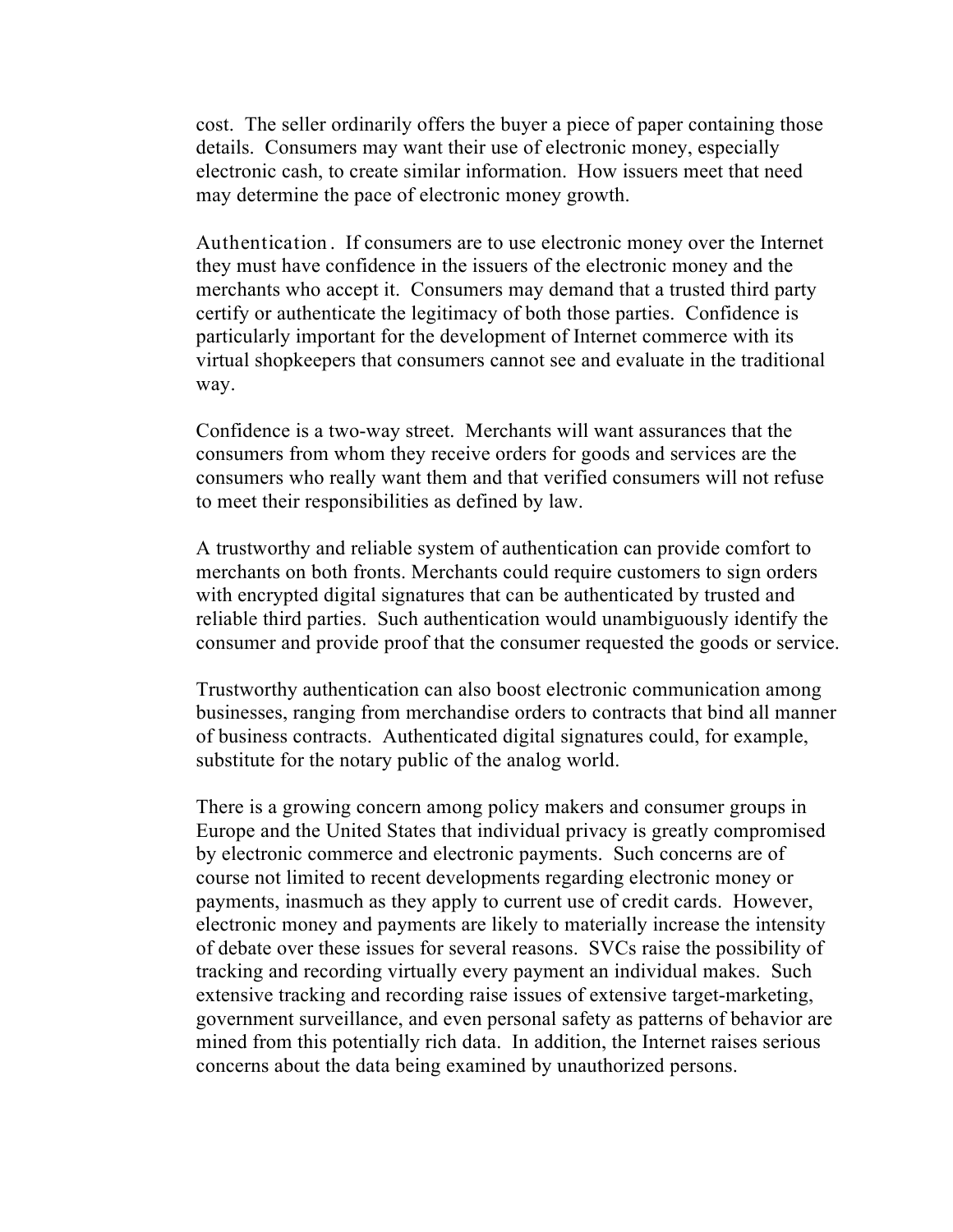Balanced against this is the potential for data created and stored in an electronic money environment to aid law enforcement authorities in preventing crimes and tracking criminals (and, indeed, some of the data may be essential for effective law enforcement efforts). As well, legitimate use of such data could help firms to be more efficient in their marketing efforts.

#### • **Other technological issues**

**Interoperability**. Most observers agree that electronic money will not find widespread use until technical experts solve the problem of interoperability. In the context of electronic money, the term interoperability captures the extent to which debit cards and stored value cards from different issuers use a common set of standards. These standards govern such issues as the size of the cards (length, thickness, and width) the location and size of the magnetic strip or computer chip, and the coding technology manufacturers use to store information on the magnetic strip or computer chip. They also cover other matters such as the design and workings of devices that "read" the cards. The greater the acceptance of common standards, the greater the degree of interoperability.

Large-scale interoperability would help promote acceptance of electronic money. Merchants generally would be more inclined to invest in card readers if one reader could service a variety of debit and stored value cards. Similarly, with large-scale interoperability consumers could be reasonably confident that many merchants would accept many forms of electronic money. In sum, the greater the number of merchants accepting electronic money the greater the inclination among consumers to use it; the greater the number of consumers using electronic money, the greater the number of merchants willing to accept. Interoperability made possible the success of credit cards and ATMs.

**Technological change.** Another potential problem is technical change itself. The march of technological innovation seems unending, offering opportunities for improving communications and computer capabilities. Such "progress" can be disconcerting for consumers and merchants. It clouds, rather than clarifies, the future, creating incentives to wait for the next round of improvements, if not for the emergence of a technology that seems to be on its way toward winning widespread acceptance.<sup>15</sup>

 $15$  This is by no means a complete list of consumer, or merchant, concerns. Section IV contains a discussion of selected consumer concerns that raise issues about a government role .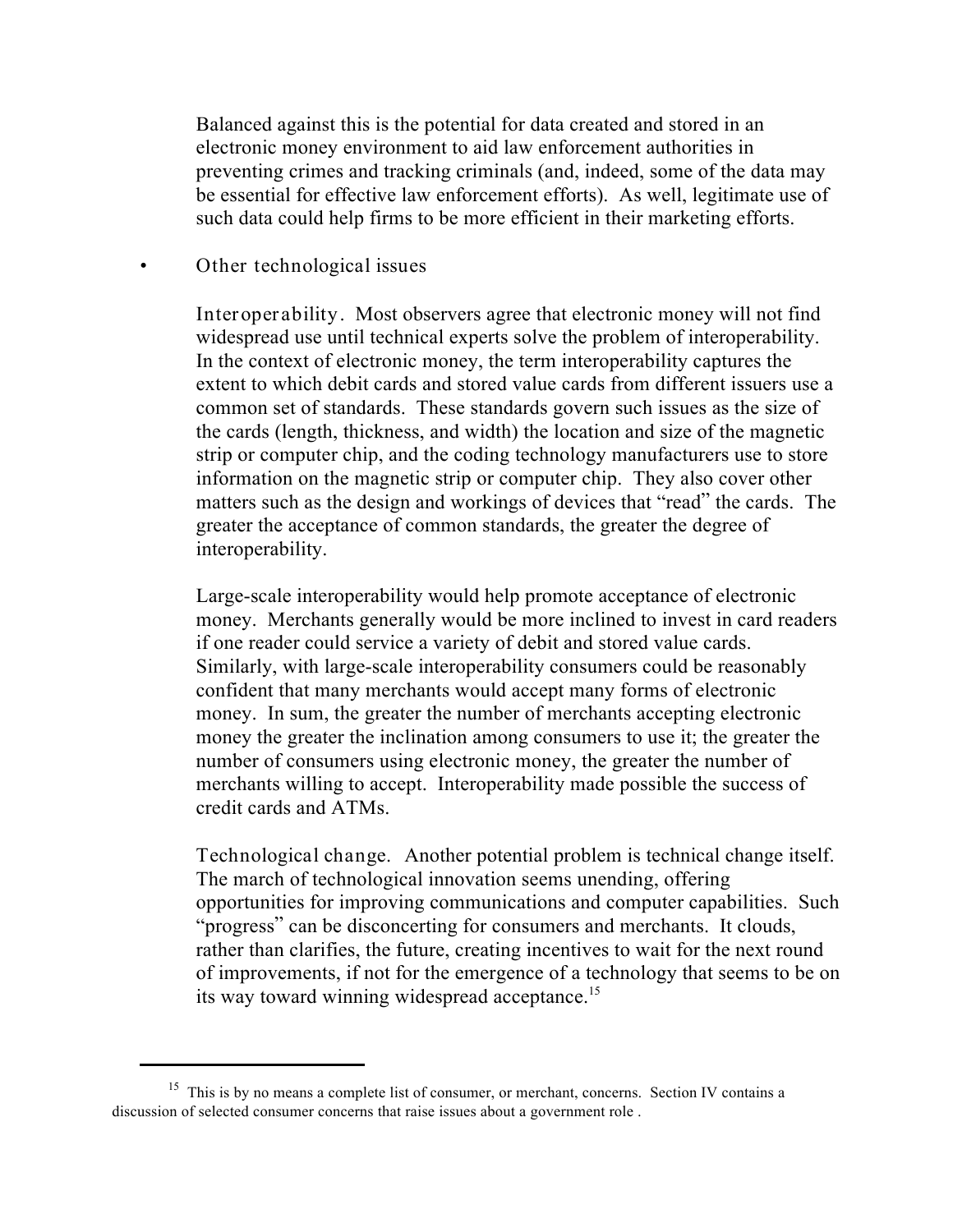### **III. The role of government**

There is considerable debate about what role government should play in the transition to a digital world. Some argue that the government should play little, if any role and allow the private sector to resolve most of the issues. Others advise the government to go so far as to set all the standards for issuing and using electronic cash, if not be the exclusive issuer of electronic cash. Still others recommend approaches that fall between those two extremes.

A look at the role of government in the analog world is helpful in considering the role of government in the digital world. In the analog world of finance, the private sector, through innovation and adjustments in practices, has solved many concerns government might have raised. At the same time, both industry and the public have looked to government to set and enforce rules that provide a foundation for, among other things, consumer rights and responsibilities, law enforcement protections against financial crimes, and the conduct of money issuers. Given the increasing globalization of finance, international agreements also come into play.

At the same time, there are important differences between the development of electronic money, banking, and commerce today, and the development of other financial services products in the past that make it a bit less clear what the appropriate response of government should be. As noted earlier, there is reason to believe that the private sector will work hard to resolve a number of potential policy issues that may emerge as the development of E-money proceeds, and use of Emoney becomes more widespread. Moreover, developments are likely to unfold at a pace that allows careful study of potential issues.

Accordingly, government must be careful not to overreact to, or stifle, new innovations that can greatly benefit the consumer and the American economy. Government should take advantage of marketplace solutions to issues where appropriate. To do this, and at the same time to be in a position to act appropriately, it is important for government to maintain expertise in electronic money and payments developments, and to consider carefully major questions presented by these developments. Those questions include the following: Will consumers enjoy adequate protections? Will laws and regulations be sufficient to combat electronic-money crimes effectively? What questions about electronic money should the United States raise in international forums?

Finding the best answers to those questions will be challenging. Underlying questions about the applicability of the existing legal and regulatory framework will need answers. As discussed in this report and its appendixes, many federal laws have not anticipated electronic money, particularly electronic cash, and the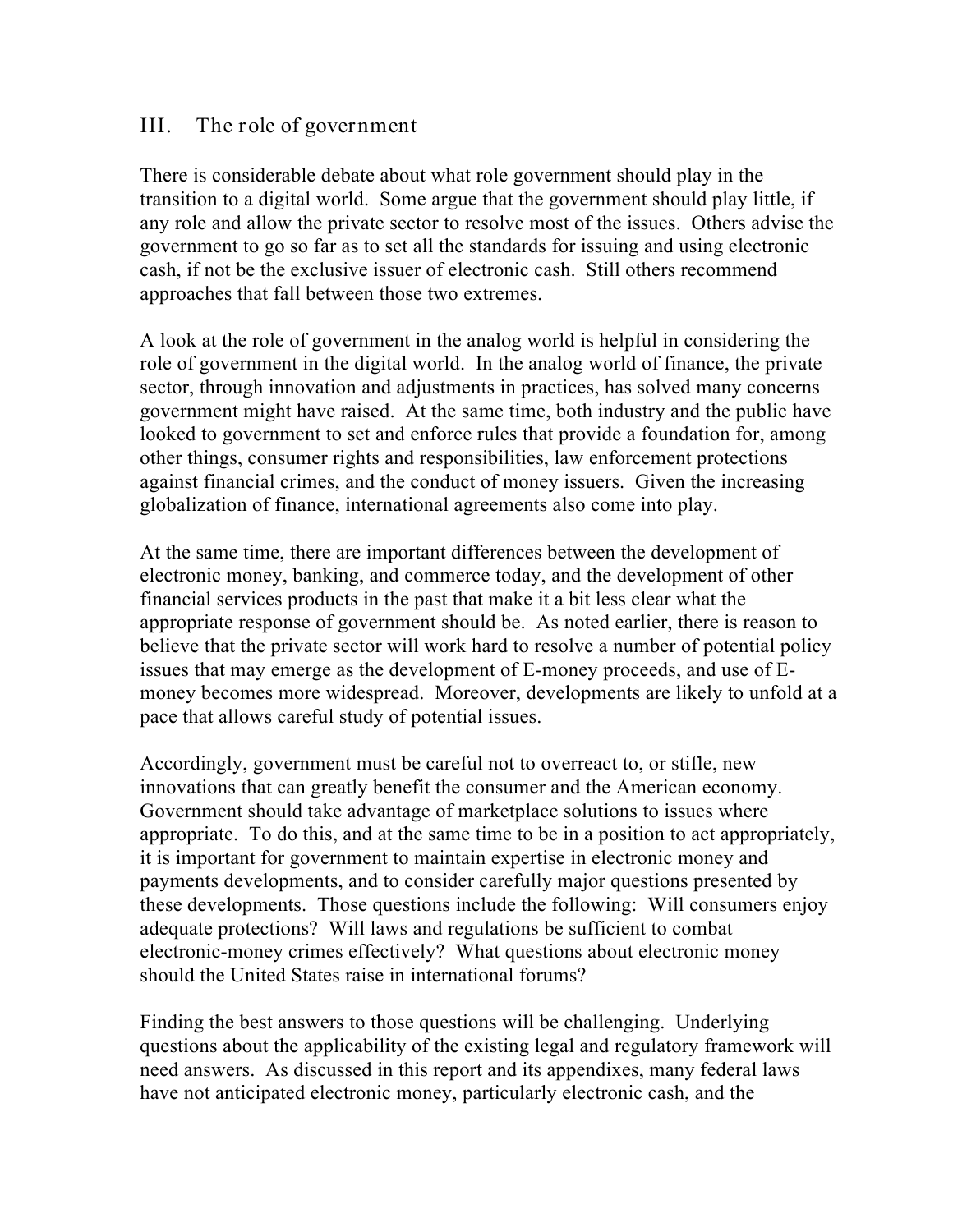application of some laws to electronic money systems is uncertain and unclear. In some areas, such as the issuance of electronic money, additional federal interpretations, rules or, perhaps, laws may be needed to provide an appropriate legal foundation for electronic money systems. In others, we may find existing requirements are no longer relevant and need to be eliminated.

#### **Consumer Issues**

One important area of ambiguity in the law involves the rules (including mandatory disclosures) governing many of the financial transactions that are commonplace between consumers and financial firms. Transactional rules for electronic debit systems are relatively well-established, but those for electronic cash are not.<sup>16</sup> The government must decide whether it is best that electronic cash transactional rules evolve by contract, whether it should apply rules and precedents developed for related areas to electronic cash (*e.g.*, those applicable to travelers checks and money orders), or if that is not appropriate, whether to develop new rules.<sup>17</sup> A key consideration should be the ability of consumers and merchants to protect adequately their interests by negotiation.

The issue of protecting consumer interests has four parts: To what extent should consumers be liable for electronic cash that is lost, stolen or compromised by the insolvency of the issuer? How much information should an issuer of electronic money disclose to consumers? Will the privacy of electronic-money users be adequately protected? Should the government take steps to ensure that all consumers, including the poor, gain access to electronic money and banking services?

Clearly, one issue common to those four questions is whether a given electronic money system is an electronic debit system that transfers value among deposit accounts or an electronic cash system. Since only chartered depositories can accept deposits, and since those firms are highly regulated, the existing statutory regime presents a ready framework within which to address issues raised by electronic debit systems. Electronic cash systems, however, may present significant challenges to policymakers. While most issuers of electronic cash, in all likelihood, will continue to be subject to some form of regulation, the application of existing laws to E-cash instruments is less clear.<sup>18</sup>

 $^{16}$  See Appendix 1.

 $17$  The Federal Reserve Board has proposed amendments to Regulation E that address stored value cards. See, 86 **Federal Register** (**Fed. Reg**.) 19696 May 2, 1996.

 $18$  Several states regulate money transmitters; see Appendix 4.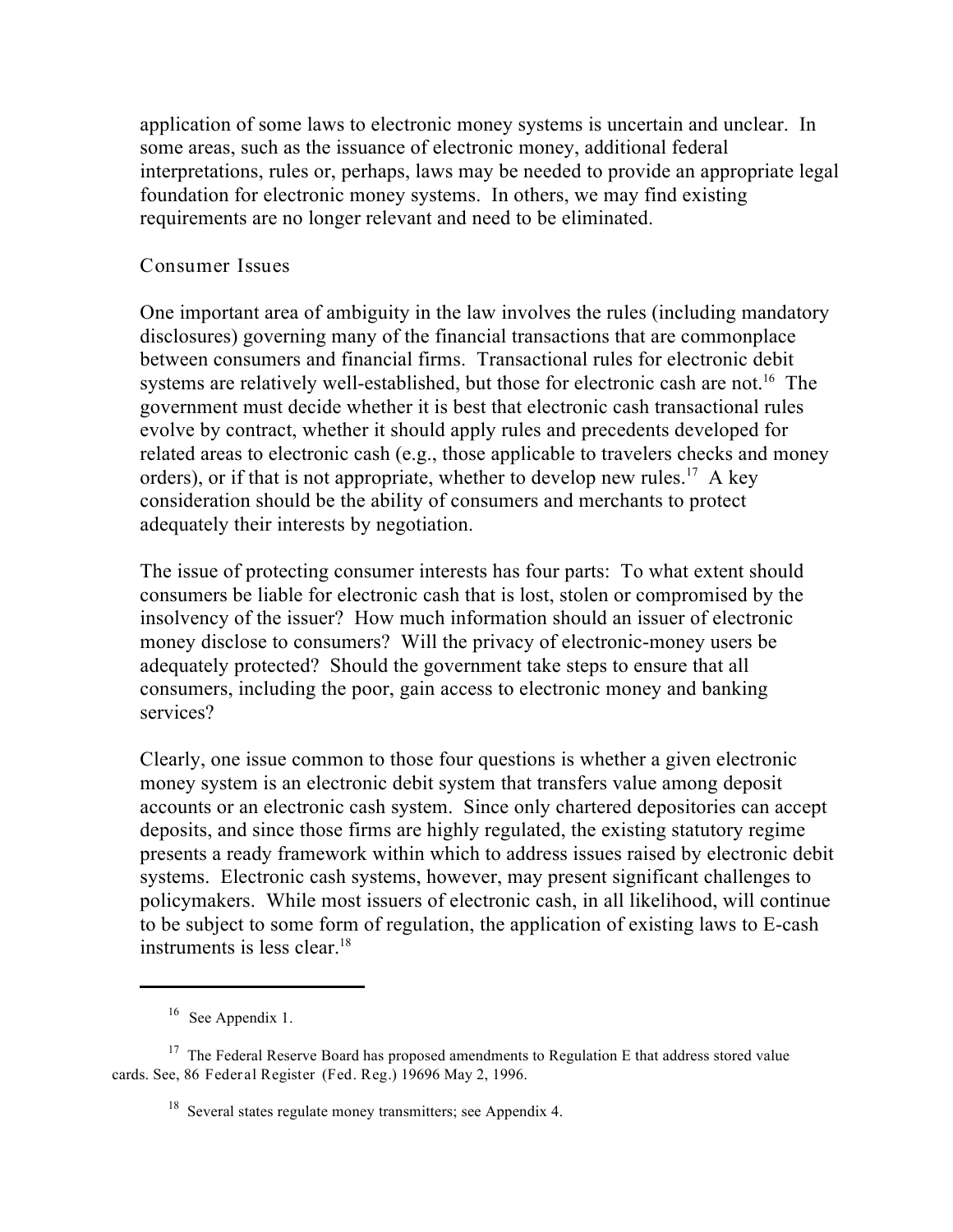For some, the answer to these problems might be to restrict the issuance of electronic money to banks.<sup>19</sup> Such a policy at the very beginnings of electronic money development could place unnecessary barriers in the way of competition and innovation, possibly delaying or denying public benefits.

• **Liability for losses**

Most electronic cash holdings will not be insulated against certain kinds of losses, such as misplacement by the holder, theft, and insolvency of the issuer. Misplacement and theft are risks holders of traditional cash incur, but not loss due to the insolvency of the issuer.

Some electronic cash issued by banks may have the protection of FDIC insurance, and some issuers may elect to provide holders with protections against loss and theft. Barring substantive changes in law, some electronic cash issued by nonbanks will not be insured by the government against a loss due to issuer insolvency, although state statutes governing money transmitters may reduce the risk of issuer insolvency.

Electronic cash issued by banks, however, won't necessarily offer holders insurance against issuer insolvency,<sup>20</sup> and the absence of such insurance would mark a sharp distinction between insured deposits and bank-issued electronic cash. Consumers may, therefore, be confused by the existence of visually indistinguishable electronic cash systems, and policymakers must decide whether this concern warrants legislative or regulatory action.

• **Disclosure**

Existing federal rules governing transactions and disclosure may not extend to some electronic money activities. While the Electronic Fund Transfer Act and Regulation E, which is issued by the Federal Reserve, will apply to consumer electronic debit transactions, no comprehensive body of transactional rules

<sup>&</sup>lt;sup>19</sup> The European Monetary Institute proposed this approach for European Union members.

<sup>&</sup>lt;sup>20</sup> See, FDIC General Counsel's Opinion No. 8, 61 Fed. Reg. 40490 (August 2,1996).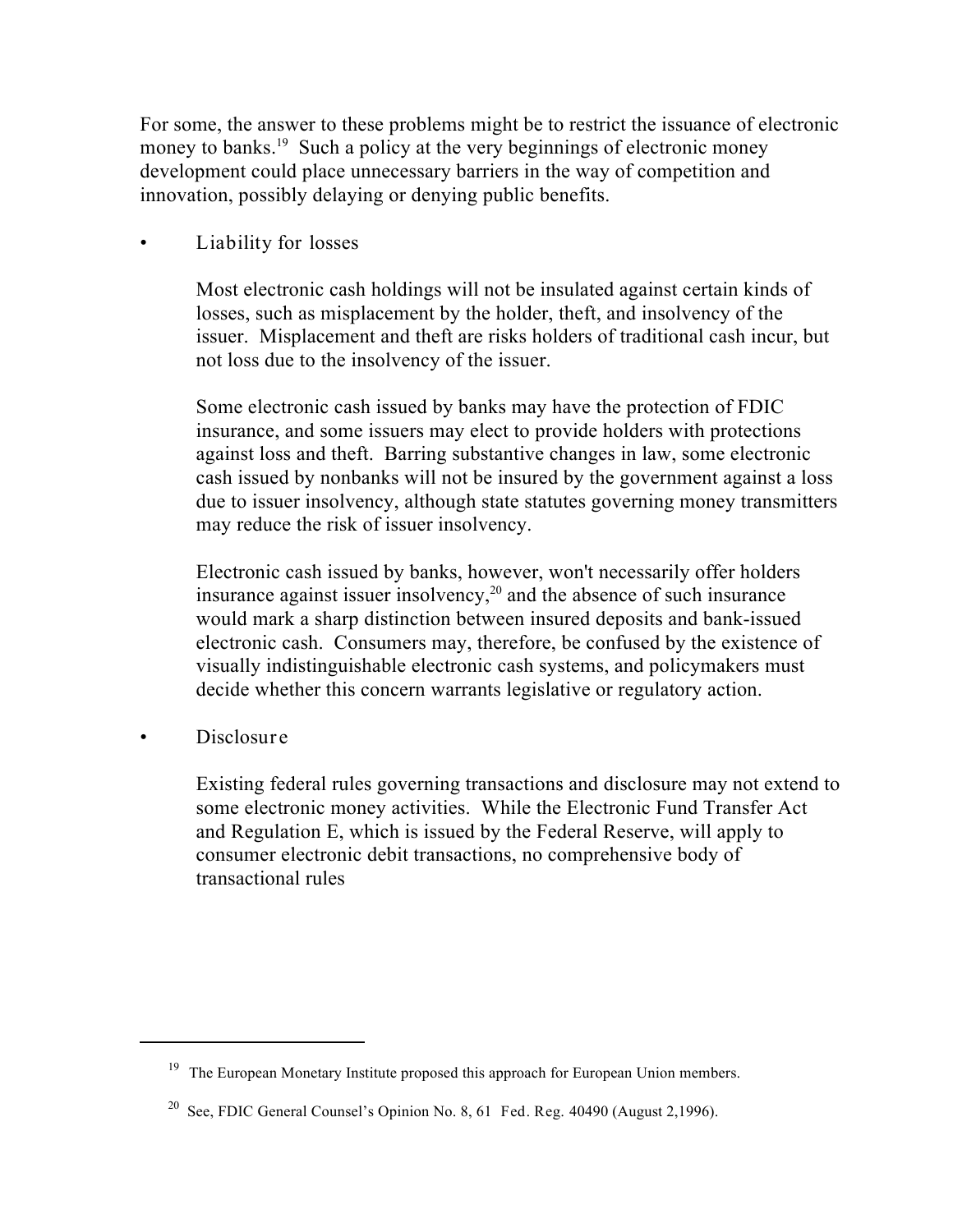defines the rights and obligations arising from electronic cash transactions.<sup>21</sup> Similarly, detailed consumer disclosures for EFT transactions apply to debit systems, but not necessarily to electronic cash systems. There is likely to be some pressure from consumer groups and some market participants to extend current law to electronic cash systems, as those systems become more commonplace. The Federal Reserve is working to resolve some aspects of this issue through revisions to Regulation E.

#### • **Privacy**

As noted previously, electronic commerce and finance creates new opportunities for unauthorized access to and manipulation of private information. Although the European Parliament has moved to address some of those issues, few federal laws address them.<sup>22</sup> The extension of electronic debit and electronic cash systems to the Internet presents additional risks. Data traveling through the open network of the Internet is more susceptible to interception and can be copied or modified. The extent of the risk to privacy will depend on the design of the systems and the types of information traveling over the Internet.

Protecting individual privacy in the digital world will be at least as complex as it is in the analog world. Finding the right balance between governmental needs for information to combat crime and individual needs for anonymity will be challenging. That is not the only hurdle. Consumer data derived from financial transactions covers a broad spectrum of information, and consumers may be more concerned about the confidentiality of some types of information than others. For example, consumers may object strongly to the public release of data describing their income and net worth, but allow some information describing their spending patterns to be used by direct marketers.

#### • **Access**

Judging the impact of electronic money on groups of consumers, especially the poor, is difficult. On the one hand, the application of advanced technology to finance and commerce could exacerbate current inequities in the access to financial services. The poor are much less able than others to afford computers or to have access to educational opportunities facilitating computer use. As the cost of computers and associated technologies

 $21$  See Appendix 1.

 $22$  The significant European interest in this issue is indicated by Directive 95/46/EC of the European Parliament, described later in this paper.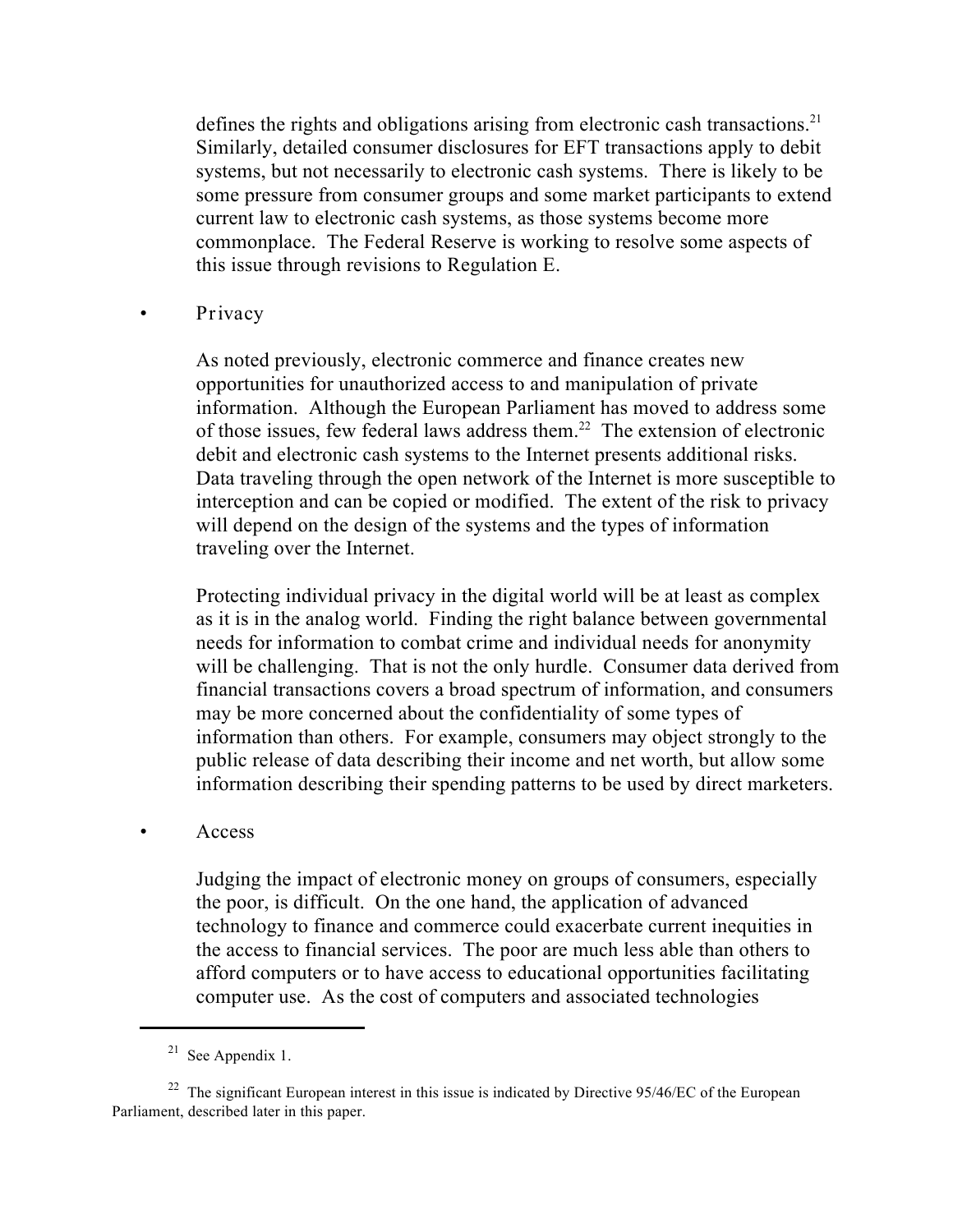continues to fall, the availability of financial services from traditional outlets such as branches, and perhaps even ATMs, will decline. That trend could also disadvantage those in rural areas where the infrastructure necessary for electronic money and banking is not now in place.

On the other hand, not all PC developments need to disadvantage the poor. PC-based systems for banking services offer the potential for a community group or church to work as partners with a bank or other financial-services firm for the delivery of financial services at convenient and safe locations.

Additionally, the technological revolution holds the potential to enhance greatly the ability of the poor to have convenient access to financial services because of the advantages that are inherent to high-tech payments systems. The cost of low-value transactions–transactions most common to the poor–can be much lower in high-tech systems than in traditional payments systems centered, for example, on brick-and-mortar branches. High-tech systems have more flexibility than traditional systems in the delivery of financial services virtually. Evidence of this flexibility is available today in the form of electronic benefit transfer (EBT) systems, banking over the telephone, and to some degree in high-tech branches in supermarkets and convenience stores. Such flexibility provides added convenience, in that services can be available on virtually a 24-hour basis, and added safety, in that funds are less subject to theft. In the not-to-distant future, additional evidence may include the use of home television sets hooked up to cable systems that give access to banking and other services.

#### **Law enforcement**

As noted earlier, electronic cash could, depending on how it is developed, share an important attribute with traditional cash. Like cash, it could lead to anonymous transactions that do not leave a "paper trail." While those attributes give ordinary citizens privacy, they also make possible the commission of large-scale financial crimes with relatively low risk of apprehension. Should the use of electronic cash become pervasive, government may question the effectiveness of its regulatory provisions and investigative strategies and techniques in combating financial crimes.

Evaluations of those issues will necessarily depend on the particulars of electronic money and electronic cash product. For example, many smart-card systems abroad generate audit trails and limit the maximum "value" that a card may hold at any time. Reports from countries with such cards suggest that criminal interest in the cards is low.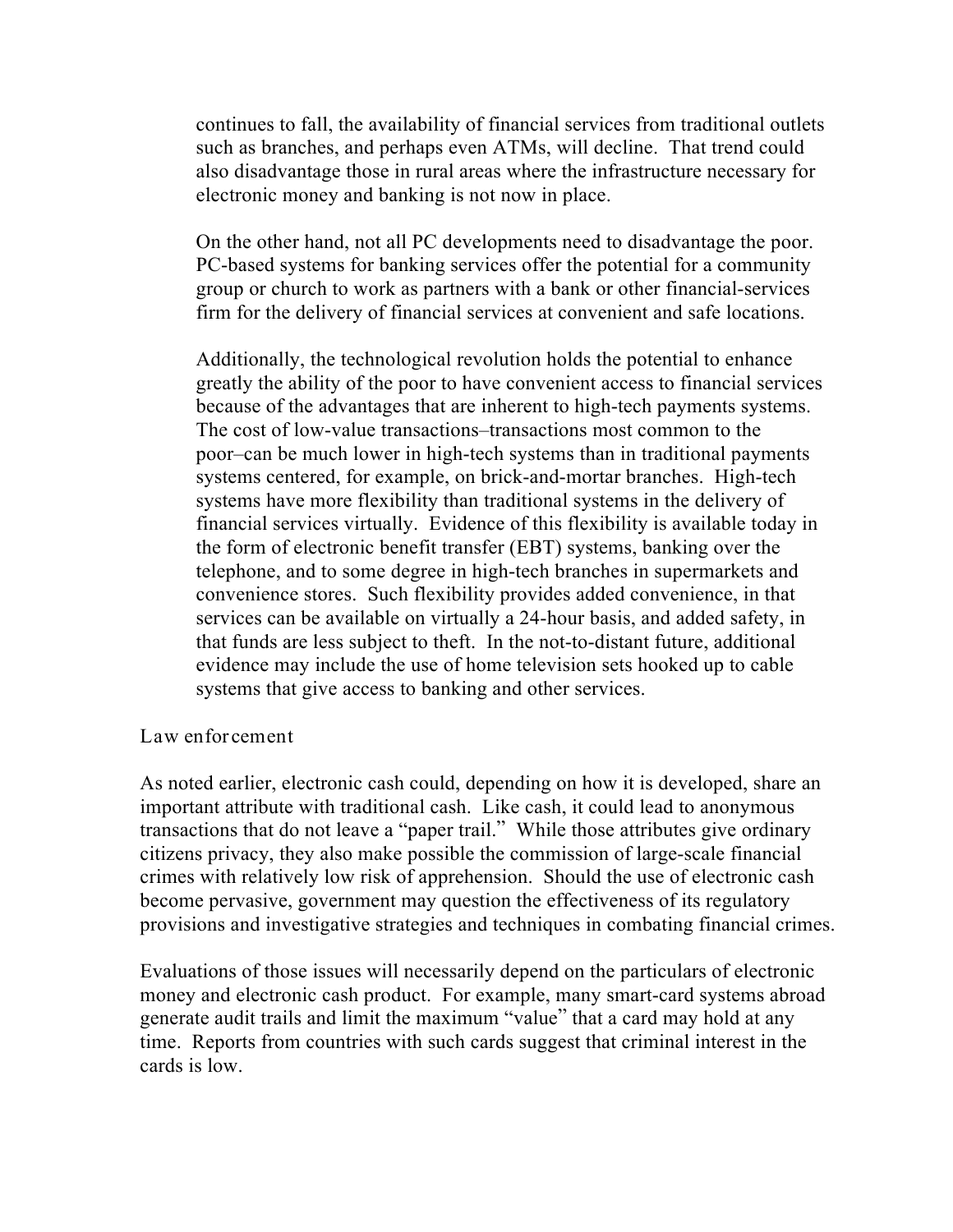For the most part, the crimes in a world of electronic cash and digital commerce will be familiar: theft, fraud, counterfeiting, tax evasion, and money laundering. To ensure that law enforcement agencies have the necessary tools to combat financial crimes, government will have to determine the impact of electronic money systems on regulations and policies designed to control financial crime, and investigative strategies and techniques.

Traditionally, law-enforcement agencies have relied on rules and regulations allowing them to see documents, hear information exchanges, and track or interdict goods in clearly defined jurisdictions in their fight against financial crimes. Such tangible evidence and the certainty of geography will erode in the digital world of electronic money. Moreover, the applicability of existing laws to electronic money and related activities is not certain.

### • **The Bank Secrecy Act**

Certain laws, such as the Bank Secrecy Act (BSA) and its implementing regulations, require consumers and businesses to provide information that enables the government to combat certain financial crimes. How such laws apply to new electronic payment systems is not clear.<sup>23</sup> Historically, law enforcement and regulatory officials have relied upon banks and other types of financial institutions to provide data "chokepoints" through which funds from criminal activities must pass.

The BSA, by requiring these institutions to keep records and file reports on certain types of financial transactions, provides a paper trail that enables law-enforcement officials to deter, detect, investigate, and prosecute illicit activity. Electronic money systems that allow large, unaccountable transactions have the potential, however, to undermine the effectiveness of the BSA. If such electronic money systems are not covered by BSA requirements, there is reasonable certainty that criminals will use them to evade the BSA "chokepoints." Electronic cash could lend itself to totally anonymous transactions without a paper trail, increasing the investigative hurdles faced by law-enforcement officials. The application of the BSA requirements to electronic money systems will depend upon whether the participants and products involved in those systems fall within certain definitions of the BSA.24

 $23$  See Appendix 2.

 $24$  See Appendix 2.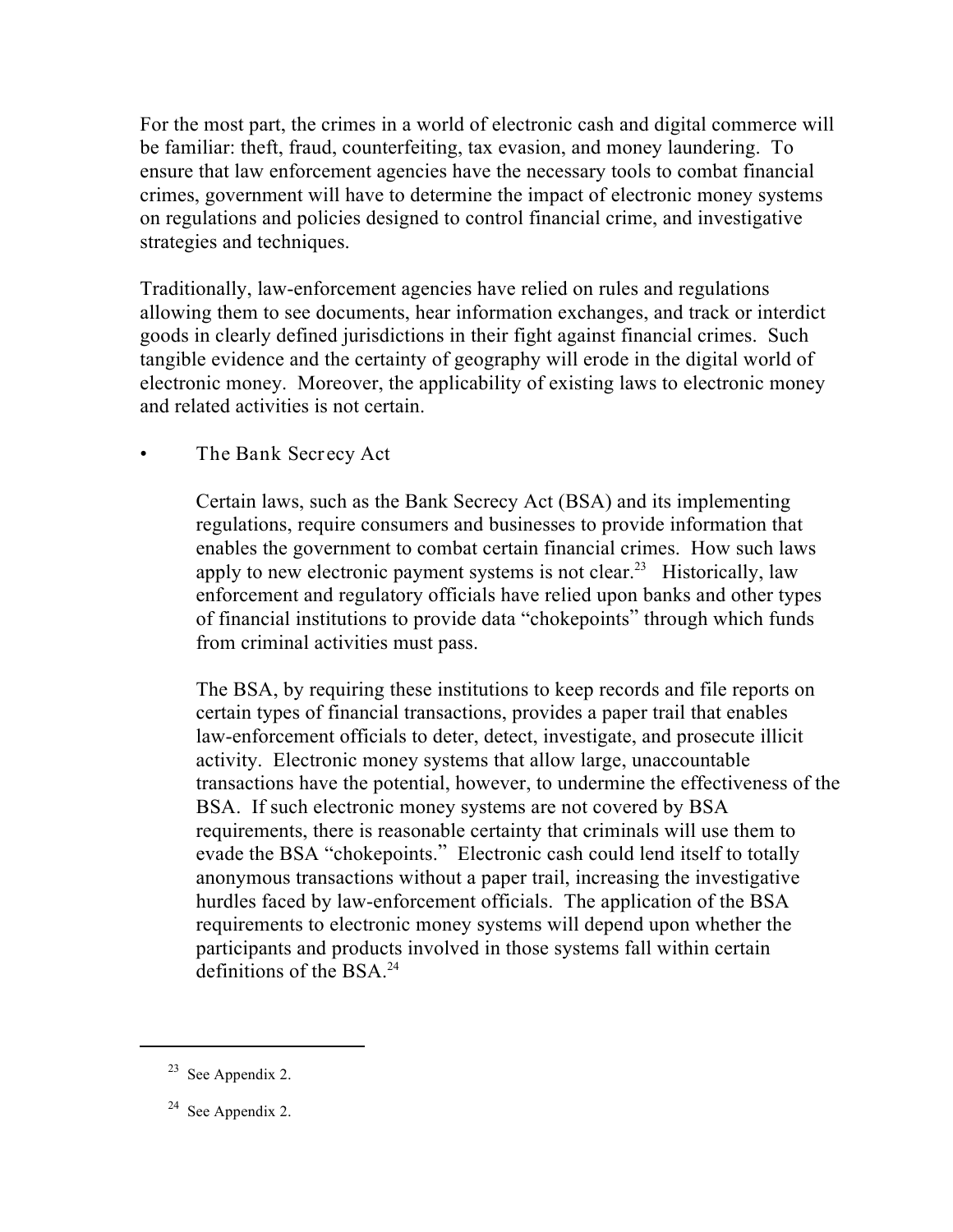### • **Regulatory policy**

Law enforcement and regulatory officials have mechanisms in place for tracking the flow of money derived from illegal activities based on laws and regulations applied to the financial system.<sup>25</sup> With an open system such as the Internet or with electronic "peer-to-peer" transactions, however, exchanges of financial value may occur that are not technically subject to the BSA. As electronic systems develop and government gains a greater understanding of the transactions conducted over these systems, government must identify what additional regulatory measures, if any, law-enforcement officials need to combat financial crimes.

### • **Investigative techniques**

With the advent of home banking and the development of new retail electronic payments systems, there will be fewer and fewer face-to-face financial transactions. Law enforcement agencies are particularly concerned about the ability of financial institutions to "know their customers" in a potentially anonymous payment system. Further, government is concerned that paperless payment systems with anonymous users will present fewer opportunities to use traditional techniques such as analyses of financial documents, and surveillance of those suspected of financial crimes.

### • **Decryption**

As noted earlier, decryption is the reverse process of encryption. It refers to the decoding of messages that the sender altered–encrypted–in an attempt to keep the message secret from all parties except the one who was to receive it. There are many different encryption techniques, but they all revolve around a process of substituting a number, letter, or some other symbol for the true letter or number or symbol. Each process has its own rule for substituting a false symbol for the true one. Sometimes observers call this rule a "key," since knowledge of the rule or key will enable an interested party to "unlock" or decode the encrypted message.

Encryption provides the potential for security in the digital world, and in the minds of those with large financial stakes in the development of electronic commerce and money "security is to the Internet what safety is to the

<sup>&</sup>lt;sup>25</sup> See Appendix 2.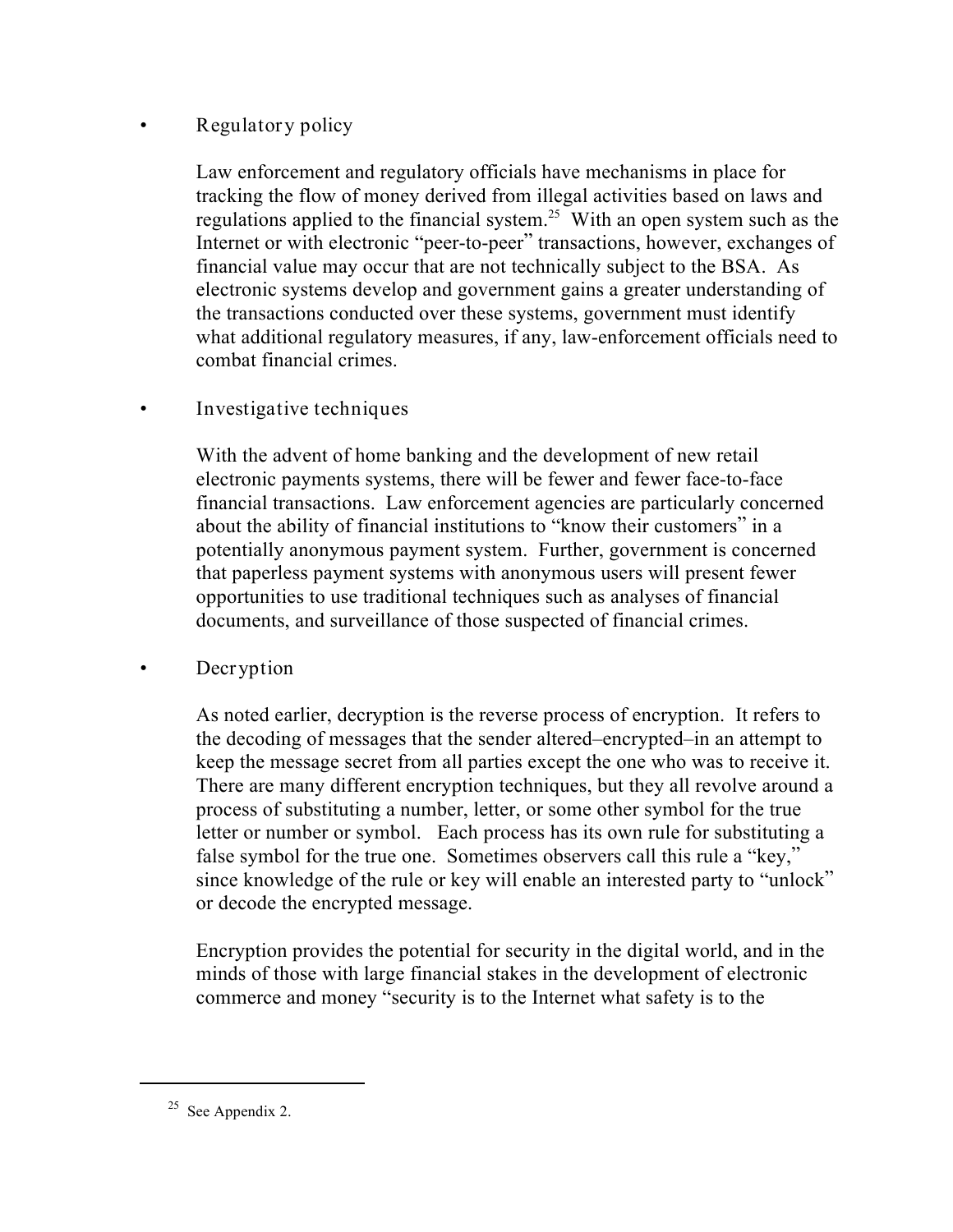airlines." <sup>26</sup> Within the last several years, the private sector has made significant strides in strengthening the commercially applicable encryption processes. These advances respond to consumer and business concerns about the authenticity, reliability, and security of buyers and sellers and of purchases and payments, whether transactions are conducted over the Internet or in the shop of a retail merchant. For the private sector, the stronger the encryption, the smaller the cause for concern.

Because of its law-enforcement responsibilities, government has as strong interest in its ability to decrypt encrypted messages and in the advances in encryption technologies. For the government, powerful, private-sector encryption technology can pose challenging issues. Undecipherable encryption could facilitate criminal activities and, potentially, expose the United States to national security risks. To manage those risks, the Administration has proposed development of a Key Management Infrastructure (KMI) that would, with court permission, give selected federal officials access to the "keys" that would unlock messages encrypted using private-sector technology. The debate on the advantages and disadvantages of this proposal is continuing.

**Issuers of electronic money**

The question of who may issue electronic money cuts across a wide spectrum of interest. Answers to the question have the potential to affect such activities as the regulation and supervision of issuers; and the management of both the payments system and monetary policy.

For that reason they deserve discussion. By any measure, electronic money plays a minor role in the U.S. economy and, as noted elsewhere, that role is not likely to increase any time soon. According to some estimates, "80 percent of all retail purchases in the United States are settled in cash, the vast majority of them for less than \$20. $\frac{320 \times 27}{27}$  Debit cards, the biggest form of electronic money, accounts for about two percent of retail transactions, and credit cards, the most popular electronic payment option, accounts for only 5 percent.<sup>28</sup>

 $26$  Some observers have attributed this quote to James Barksdale, CEO of Netscape.

*A Payments Revolution in the Making* , **1995 Annual Report**, Federal Reserve Bank of St. Louis, <sup>27</sup> p.10.

Financial Crimes Enforcement Network, *Exploring the World of Cyberpayments, An Introductory* <sup>28</sup> *Survey*, U.S. Department of the Treasury, September 1995, p. 5.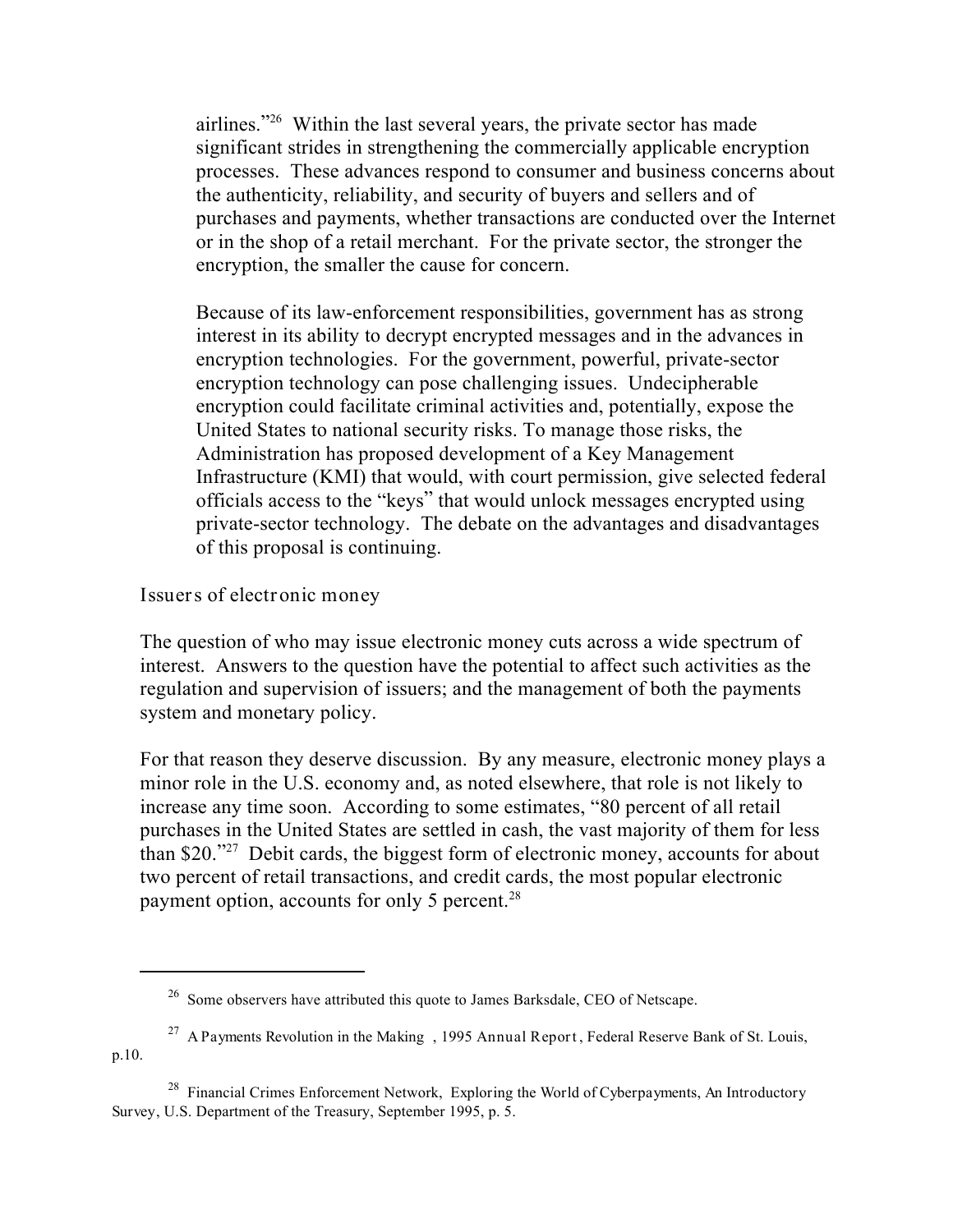### • **The law**

If the government should find that the issuance of electronic cash involves the receipt of "deposits," federal laws precluding or restricting deposit-taking by nonbanks might be applied to nonbanks issuing electronic cash (e.g., 12 U.S.C. 1831t and Section 21 of the Glass Steagall Act). The states could also limit the types of firms that can offer electronic money services.<sup>29</sup>

### • **Regulating issuers**

In Europe, government officials favor banks as issuers of electronic money, reflecting, in part, the availability of a well-structured regulatory regime. In this country, there is a belief among a number of policy makers and knowledgeable private-sector parties that limiting the issuance of electronic cash to banks could stifle competition an innovation. Many also believe that appropriate regulation of the nonbank issuers can effectively resolve the problems they may pose.

Designing the appropriate response will be a challenge. Some of the nondepositories may be affiliated with depositories and others may not be affiliated. Subjecting all nonbank electronic money issuers to the full panoply of depository regulation may not be appropriate.<sup>30</sup> Although some requirements may well be appropriate, nonbank issuers, be they affiliated with depositories or not, may not warrant the same regulations regarding capital, asset diversification, and asset quality, for example, that now apply to depositories.

If and when the time for government action arrives, attention should focus on determining how different regulatory structures for depositories and nonaffiliated nondepositories will affect the competition between those two groups, including how consumers may value the regulatory structures. For example, depending upon whether electronic cash is found to be a "deposit" under certain Federal Reserve rules, banks may incur costs of deposit reserve requirements that are not imposed on nonbank issuers. The government will also need to decide whether providing holders of electronic cash issued by both depositories and nondepositories with the kinds of protection available, for example, from the FDIC would be appropriate. $31$ 

 $29$  See Appendix 3.

 $30$  See Appendix 4.

 $31$  See Appendix 4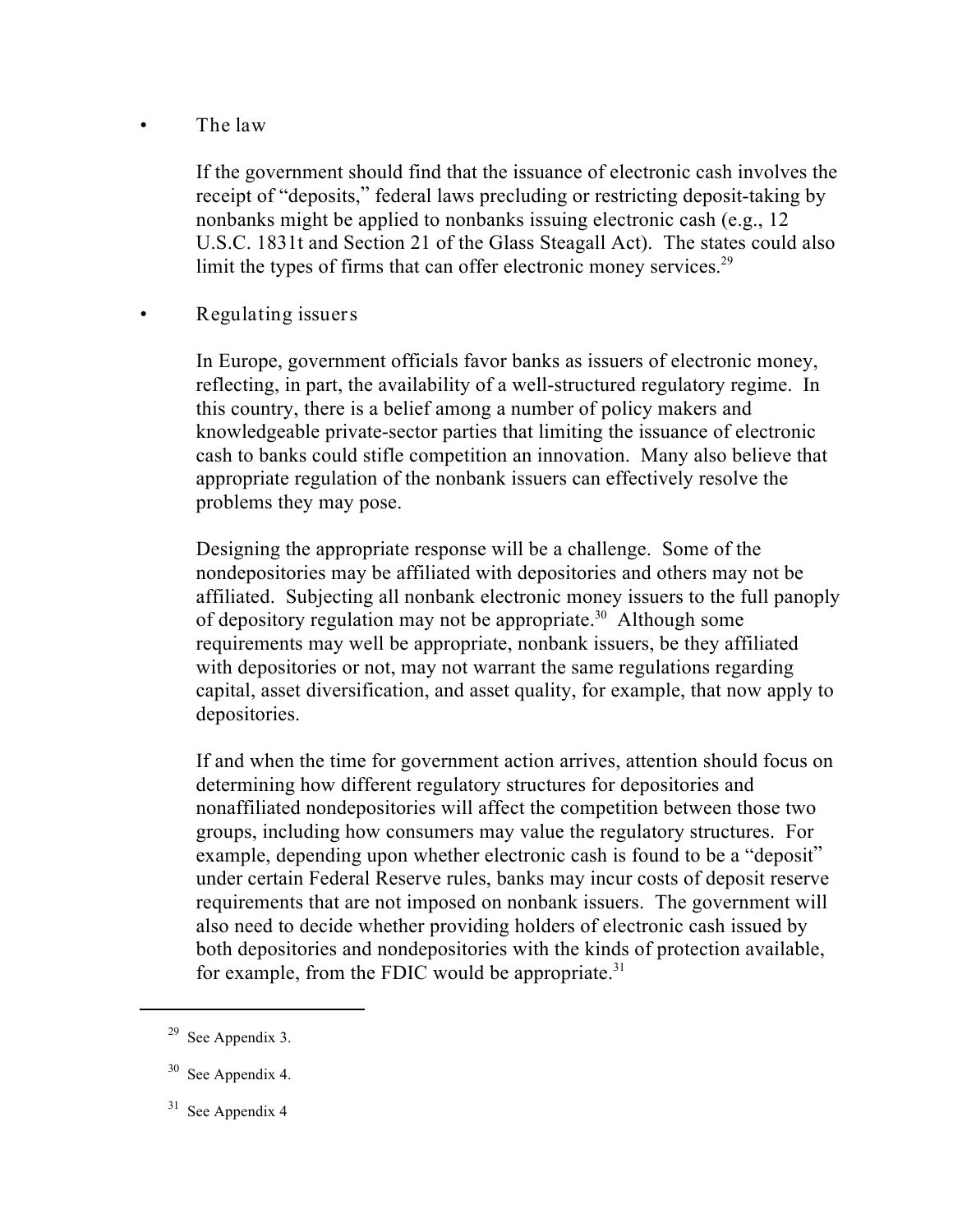**Payments system stability.** Significant electronic money issuance, especially by those outside the traditional banking system, could also pose challenging problems. The operational failure or insolvency of a key issuer could create a widespread loss of confidence in other forms of electronic money, leading, perhaps, to additional insolvencies and a flight to legal tender. Conceivably, the orderly flow of the inter-bank clearing system could be at risk, to the extent that the ability of banks to meet their inter-bank payments depended upon the ability of electronic money issuers to redeem their obligations in traditional bank deposits. This would be of great concern to the Federal Reserve.

**Monetary management.** Electronic money, if successful, could gradually lead to shifts among different forms of money held by consumers, and thus potentially affect the behavior of the monetary aggregates. However, electronic money may be only one of a number of changes in financial markets in the years ahead. Some of these may require modifications in the details of how monetary policy is implemented, just as other financial innovations have required adjustments in the past. The Federal Reserve believes that it has the capability to adjust to these changing circumstances while continuing to meet its traditional responsibilities. In order to monitor the monetary aggregates, however, the Federal Reserve may need to obtain data on outstanding amounts of electronic money from issuers, similar to the situation with nonbank-issued travelers checks.

#### **• Government revenues**

The government, as the exclusive issuer of currency, stands to lose revenue if privately issued electronic money significantly displaces the use of legal tender. Legal tender provides revenues in two ways. The first is seignorage, the difference between the face value of coins and the cost of making them (by about \$773 million in 1994).<sup>32</sup> Second, government interest payments are reduced to the extent that people hold currency instead of interest-bearing debt. Some estimates suggest that the reduction in interest payments could be as much as \$3.5 billion annually.<sup>33</sup> As noted in the discussion of electronic money and Treasury operations, the likelihood that the adoption of E-money

 $32$  This is the precise definition of seignorage, though in public discussions of the issue of E-money and seignorage, the reduction in interest payments that accrues to the Treasury as a result of the public holding currency instead of government securities is sometimes also included.

John Wenniger and David Kaster, *The Electronic Purse* , **Current Issues in Economics and** <sup>33</sup> **Finance**, Federal Reserve Bank of New York, April 1995, p. 5.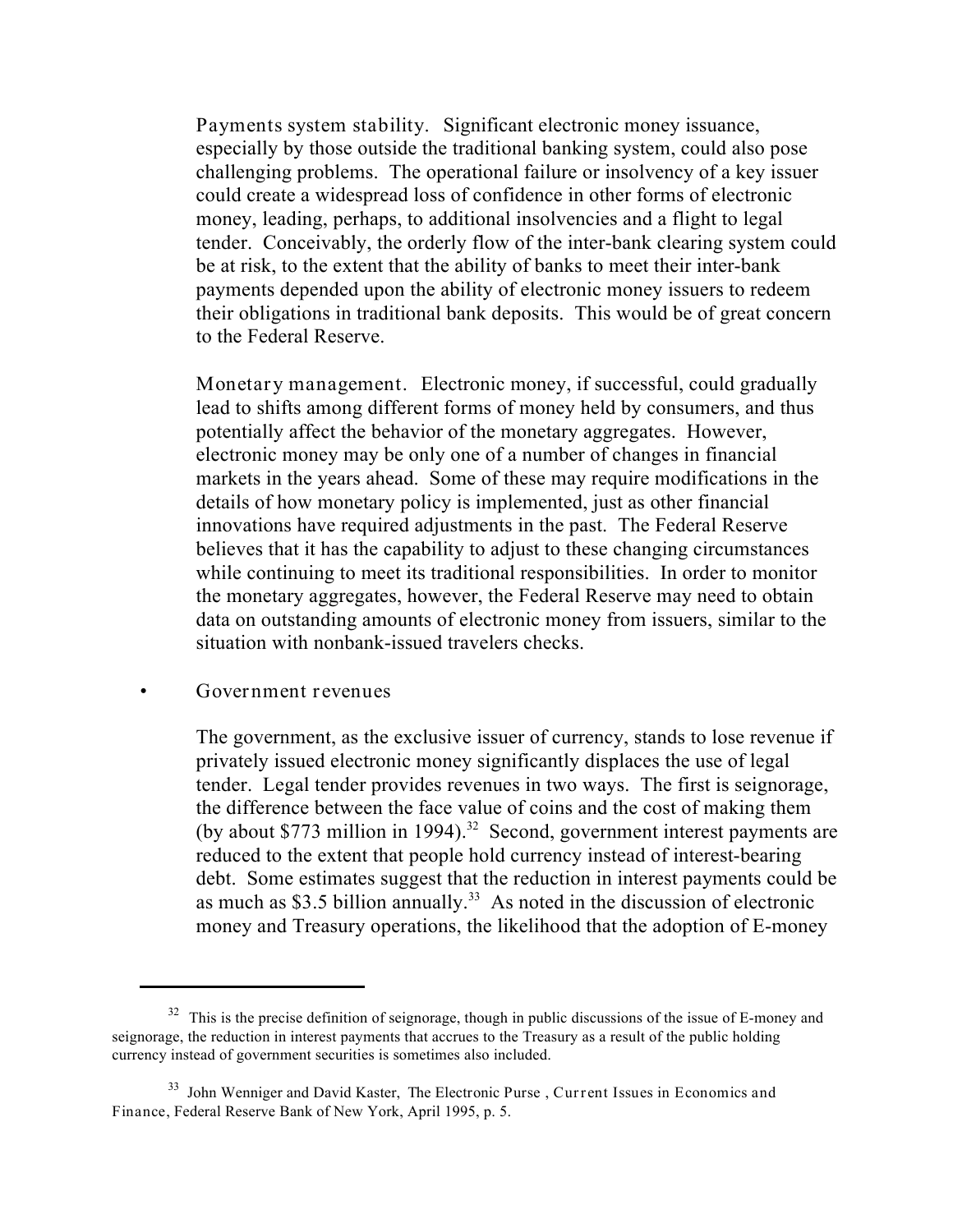will lead to a significant reduction in avoided interest expenses for the Treasury is small.

**International cooperation**

Electronic money systems operating over open systems such as the Internet can, for all intents and purposes, operate outside of clear geographic boundaries. Within the United States, this creates potential questions concerning the applicability of state laws to transactions that may be initiated by a consumer in one state who uses a financial institution headquartered in a second state to make payments to recipients located in still other states, by means of a computer at some unknown location.

Those challenges are even greater at the international level. Nation states may find unilateral enforcement of electronic money related rules difficult. Laws such as those involving protection of personal privacy and entities permitted to issue electronic money may raise especially difficult problems, as will those dealing with tax collections. Sales over the Internet, for example, raise questions about the location of a transaction and consequently about which tax laws apply. All of these considerations raise the larger question, "What steps should the federal government take to identify and coordinate responses among interested countries to those common problems in such areas as law enforcement, personal privacy and issuers of electronic money?"

### • **Law enforcement**

Because most electronic payments systems can operate internationally and in multiple currencies, resolving jurisdictional issues for financial crimes will be difficult. This erosion of national boundaries by retail electronic money and payments makes it even more critical for law enforcement and supervisory authorities in different countries to cooperate in their anti-crime activities and to adopt consistently strong law enforcement policies and standards.

Currently, the Financial Action Task Force (FATF), an international enforcement group with representatives from 26 countries, coordinates approaches to financial crimes and related areas. Recently, FATF adopted several recommendations for strengthening the ability of member countries to manage their crime-fighting efforts.<sup>34</sup>

• **Protecting personal privacy**

See, for example, Department of the Treasury, *FATF Updates Anti-money Laundering Standards* , 34 **Treasury News**, RR-1152, June 28, 1996.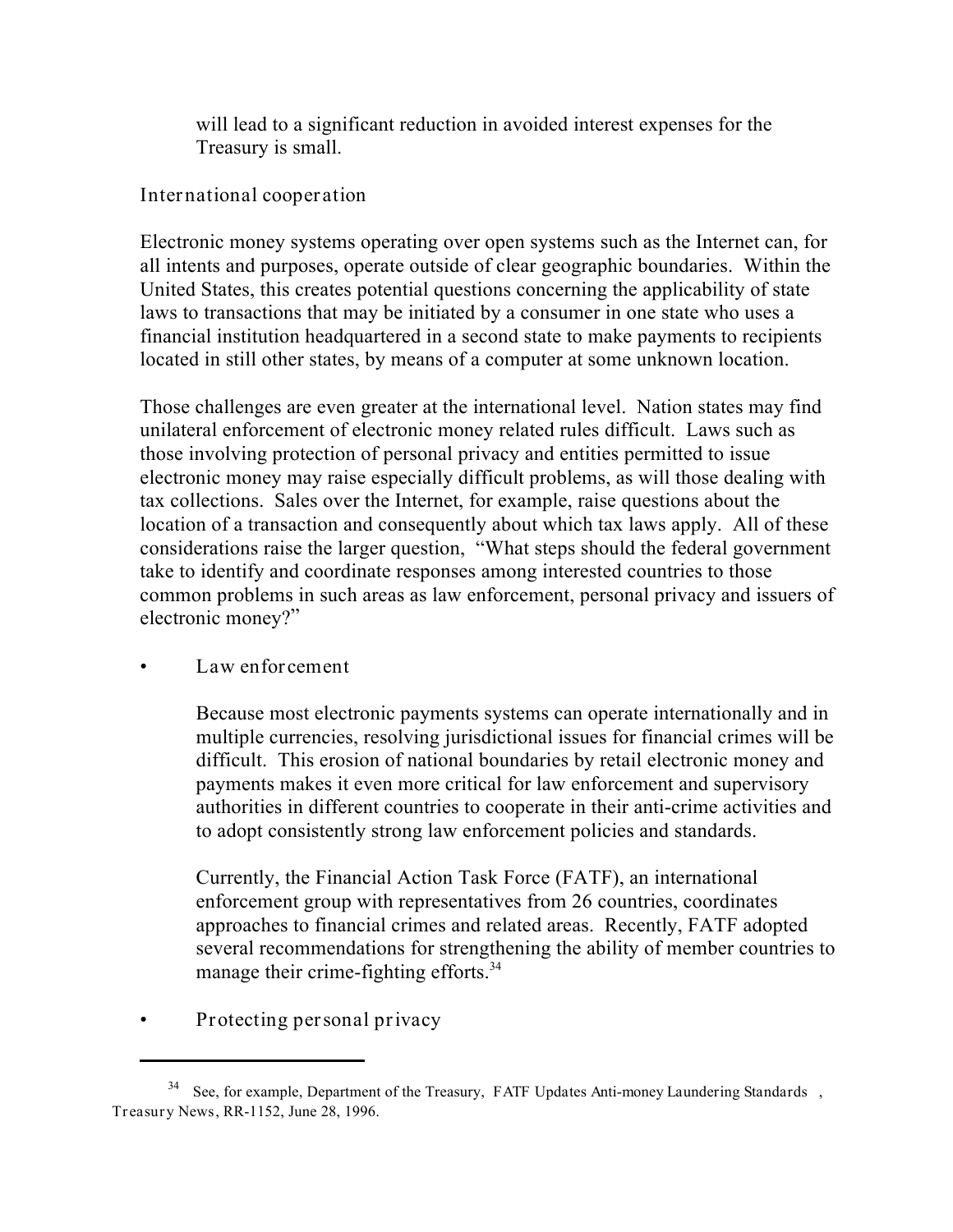Electronic-money technology can generate and capture a great deal of payments information. This information has substantial value for both commercial and anti-crime purposes. Using such information for those purposes, however, can raise serious questions involving personal privacy. Recently, the European Union (EU) adopted a policy on personal privacy that provides protections that some believe may not be available in U.S. law.

The policy is set forth in Directive 95/46/EC, a set of guidelines for member states to follow in their efforts to protect the privacy of individuals. Although the guidelines are extensive, they generally try to ensure that data on individuals are: collected for lawful purposes as specified in the directive and processed fairly and lawfully for purposes specified in the directive. Individuals have the right to see the data that pertain to them. The directive also requires those who hold and process personal information to notify individuals of releases of their personal data and, under certain circumstances, to obtain their consent for such release. Chapter IV, Article 25, encourages member countries to prohibit the export of personal information to third countries if those third countries do not provide the same degree of privacy protection as the member country. The chapter states, "The Member States shall provide that the transfer to a third country of personal data which are undergoing processing or are intended for processing after transfer may take place only if, without prejudice to compliance with the national provisions adopted pursuant to the other provisions of this Directive, the third country in question ensures an adequate level of protection."

Under the terms of that provision, it might be possible for EU member states to prohibit export of computer processed data on individuals under investigation by the U.S. government. This could decrease the effectiveness of well-established working relationships between U.S. agencies fighting financial crimes and financial intelligence units in other countries.

• **Electronic money issuers**

Another subject with potential international implications deals with who may issue electronic money. As noted above, a 1994 European Union report concluded that there was a need to restrict electronic money issuance to "credit" institutions.<sup>35</sup> In Europe, issuers of electronic money are largely limited to banks. By contrast, several U.S. firms that are not associated with

<sup>&</sup>lt;sup>35</sup> Working Group on EU Payments Systems, Report to the Council of the European Monetary Institute on Prepaid Cards, May 1994.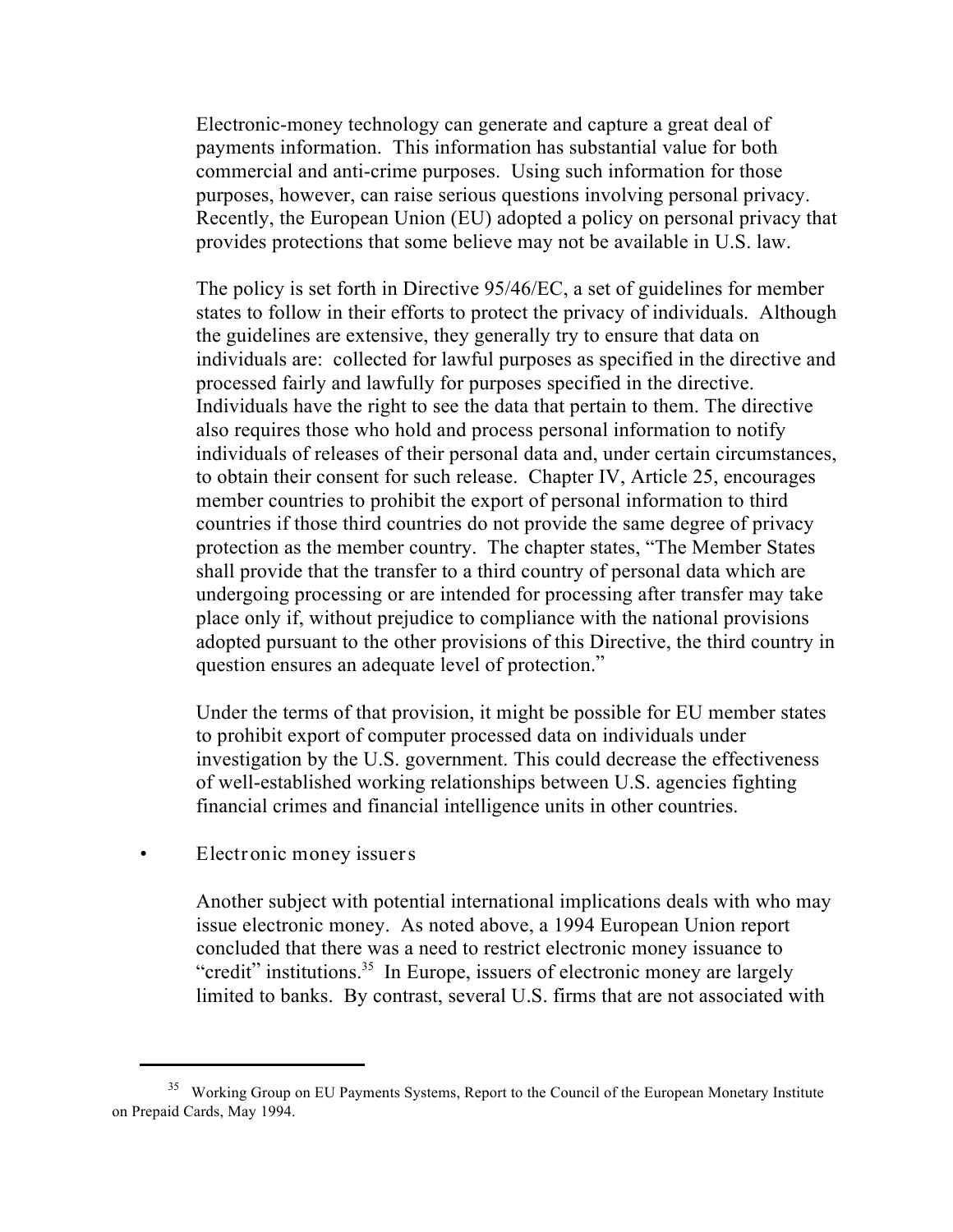banks are actively engaged, although on a limited basis, in issuing a variety of stored value cards, precursors to more technologically advanced smart-cards.

### • **New initiatives**

Among the developed countries, there is recognition of the need for greater and sustained cooperation to explore these issues as the importance and pervasiveness of the digital world grows. Separate working groups involving the central bankers, finance ministers, and law enforcement agencies of these countries have already begun to define the scope of mutual problems in this area.

At the G-7 Summit in June 1996, Heads of States and Governments<sup>36</sup> called for a review of the implications of recent technological advances that make possible the creation of sophisticated methods for retail electronic payments and how to ensure the full realization of their benefits. This research will build on work already underway at the Bank for International Settlements,<sup>37</sup> the Basle Committee,<sup>38</sup> and the Financial Action Task Force.

The study will provide an exchange of views among supervisors of financial institutions, central bankers, and law enforcement officials. They will have the opportunity to develop a broad understanding of the international dimensions of the policy issues facing governments as a result of the implementation of retail electronic money and banking systems and to consider whether the resolution of these issues would benefit from further international cooperative efforts.

### **IV. Summary and conclusions**

Electronic money systems are still in the relatively early stages of development, and the timing of many future developments is likely to be slower than some people

<sup>&</sup>lt;sup>36</sup> Canada, France, Germany, Italy, Japan, the United Kingdom, and the United States. A representative of the European Union also joins in G-7 meetings.

<sup>&</sup>lt;sup>37</sup> The Bank for International Settlements (BIS) dates from 1930 and promotes cooperation among the central banks of leading countries. Countries participating on the BIS Board include Belgium, France, Germany, Italy, the Netherlands, Sweden, Switzerland, the United Kingdom, and the United States.

 $38$  The Basle Committee dates from 1974 and provides a forum for ongoing cooperation on the supervision of depository institutions among member countries--Belgium, Canada, France, Germany, Italy, Japan, Luxembourg, the Netherlands, Sweden, Switzerland, the United Kingdom, and the United States.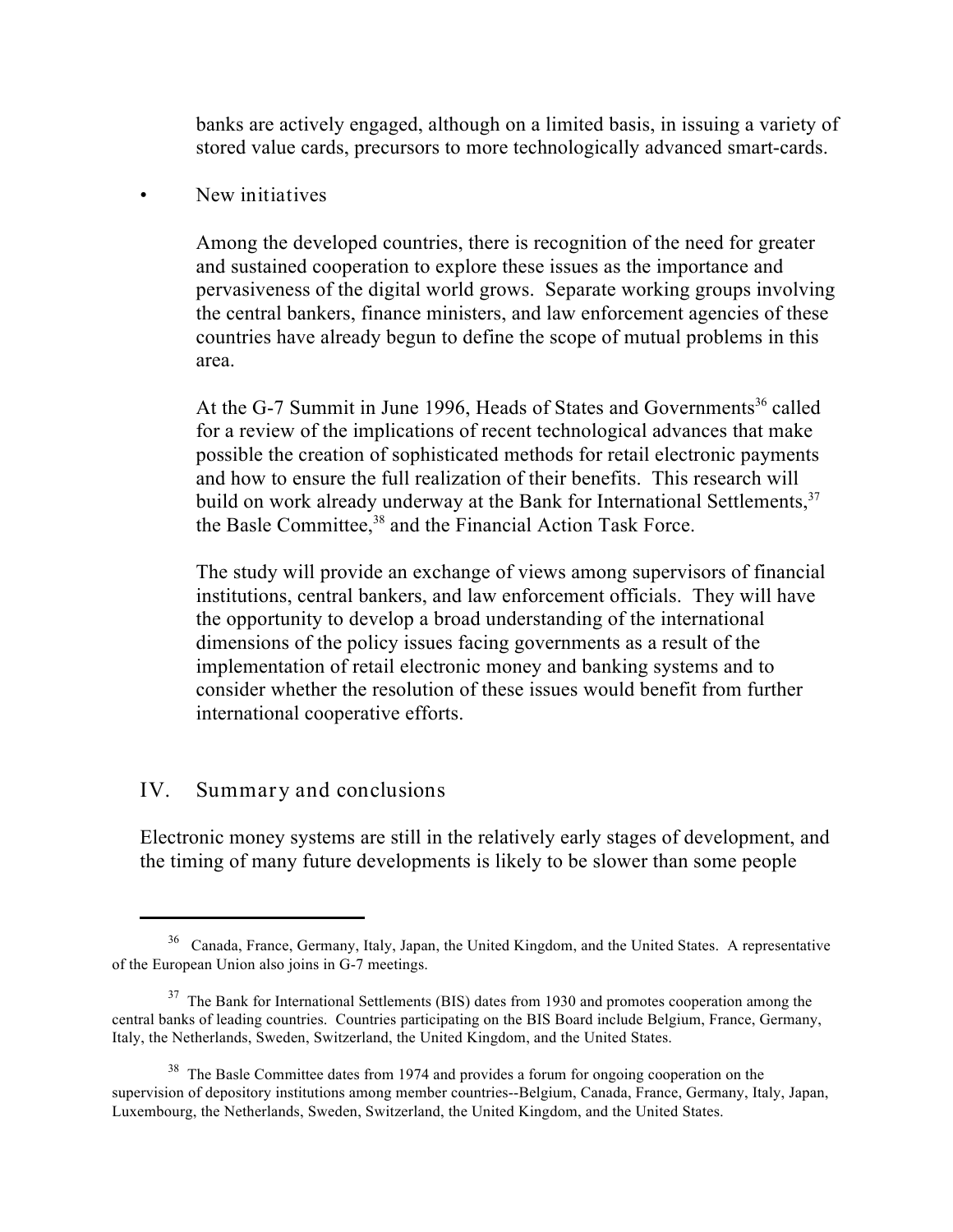expect, for there are many obstacles to growth. These include issues relating to interoperability, security and privacy, and transaction verification and authentication.

The prospect of measured growth does not mean that government can simply sit back and wait for problems to develop. This is an area where major developments are taking place that could greatly alter the payments systems domestically and internationally. Accordingly, industry, the public, and government should use the available breathing room to consider the fundamental questions: What is the appropriate role for government with respect to electronic money? What course should government follow to carry out its responsibilities without unnecessarily inhibiting market forces that are shaping the development of electronic money systems?

Answers to those questions lie in assessing how and when electronic money will affect the ability of government to carry out basic responsibilities. Policy makers will likely wrestle, sooner rather than later, with questions in four areas: (1) consumer issues–clarifying rights and responsibilities; (2) law enforcement–evaluating the effectiveness of traditional tools in combating financial crimes; (3) government payments–moving steadily toward the complete use of EFT technology; and (4) international coordination–reinforcing the foundations of cooperative action across a wide range of issues. Traditional government responsibility for areas such as payments system stability and monetary policy may require government action, if and when electronic money systems are more fully developed and commonplace, although the timing for that is likely to be well down the road.

In acting upon the nearer-term issues, government can have an effect upon the removal of barriers to growth, a process in which the private sector has a considerable financial interest. Electronic payments and EBT initiatives can affect standards for interoperability. Law enforcement needs for information can affect privacy interests of consumers and merchants, as well as the technical standards that provide the security, transaction verification, and authentication of computerized messages. Specification of consumer rights and responsibilities can affect consumer confidence and acceptance of electronic money products.

Consequently, in meeting its responsibilities, government must combine patience with aggressive fact-finding, study, and coordination among government units both nationally and internationally. Premature action among government agencies or decisions based upon incomplete analysis could thwart innovation and its ensuing benefits, including, perhaps, the ability of U.S. firms to compete effectively in global markets.